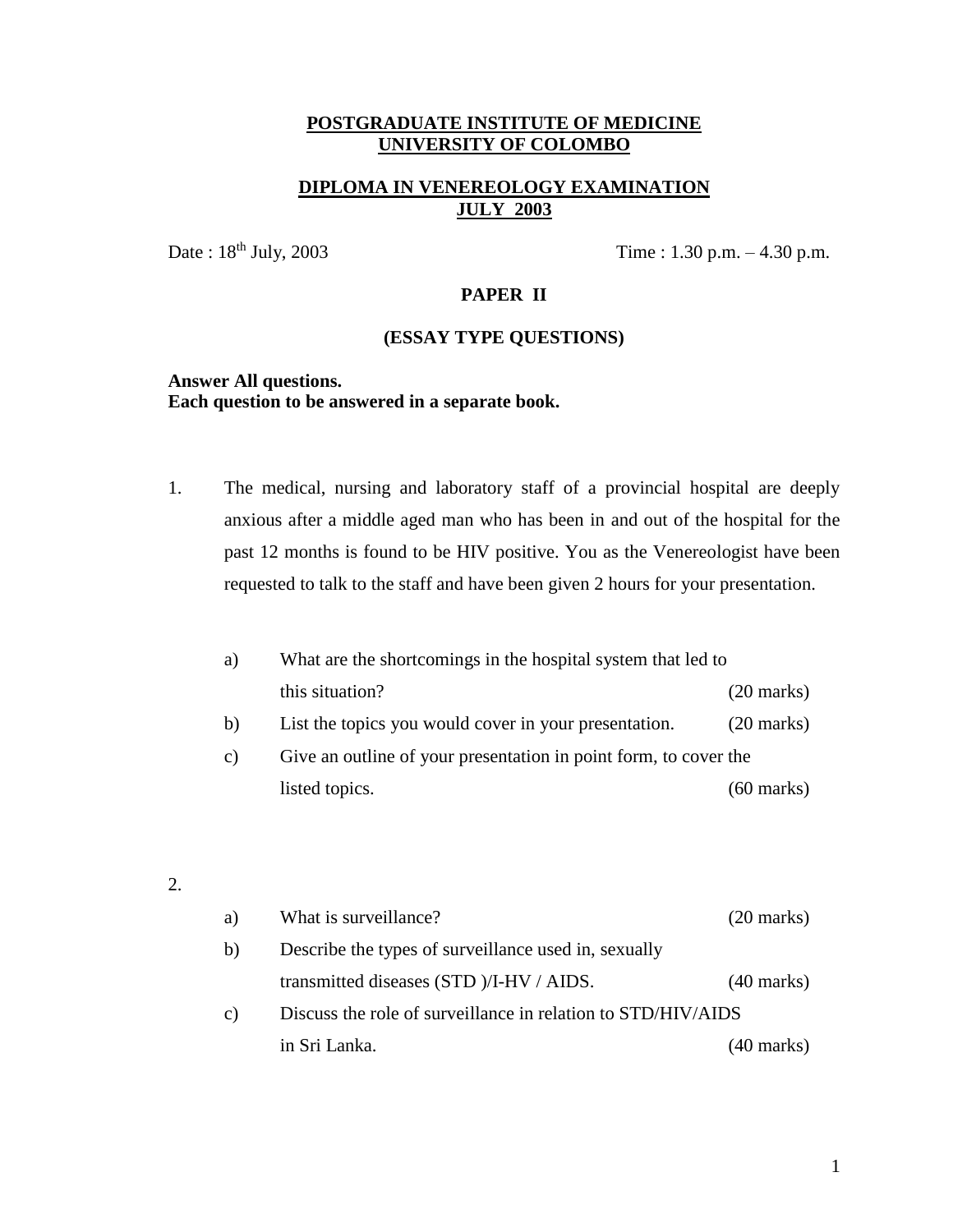3. A woman 30 weeks pregnant presents to the STD clinic with a contact slip given by her husband. The diagnosis on the contact slip is first episode genital herpes. Discuss the further management of this couple

(100 marks)

4. Three youths from a remote village in your district are diagnosed as s1, s2 and s3 in your clinic. All three named the same female contact. They also volunteered the information that several other youths in the village have also had sexual intercourse with her. No earlier cases have been reported from this village.

| a)            | Explain the terms "index patient", "source contact" and           |                      |
|---------------|-------------------------------------------------------------------|----------------------|
|               | "associate contact"                                               | $(15 \text{ marks})$ |
| b)            | What do you understand by Epidemiological (Epi) treatment.        |                      |
|               | List its advantages and disadvantages.                            | $(25 \text{ marks})$ |
| $\mathbf{c})$ | Define an epidemic.                                               | $(10 \text{ marks})$ |
| d)            | What preventive measures would you as the Venereologist institute |                      |
|               | to contain this outbreak using both human and material resources  |                      |
|               | available to you?                                                 | $(50 \text{ marks})$ |
|               |                                                                   |                      |

5. "Voluntary counseling and testing (VCT) is an important for HIV prevention and care", Comment on the above statement. (100 marks)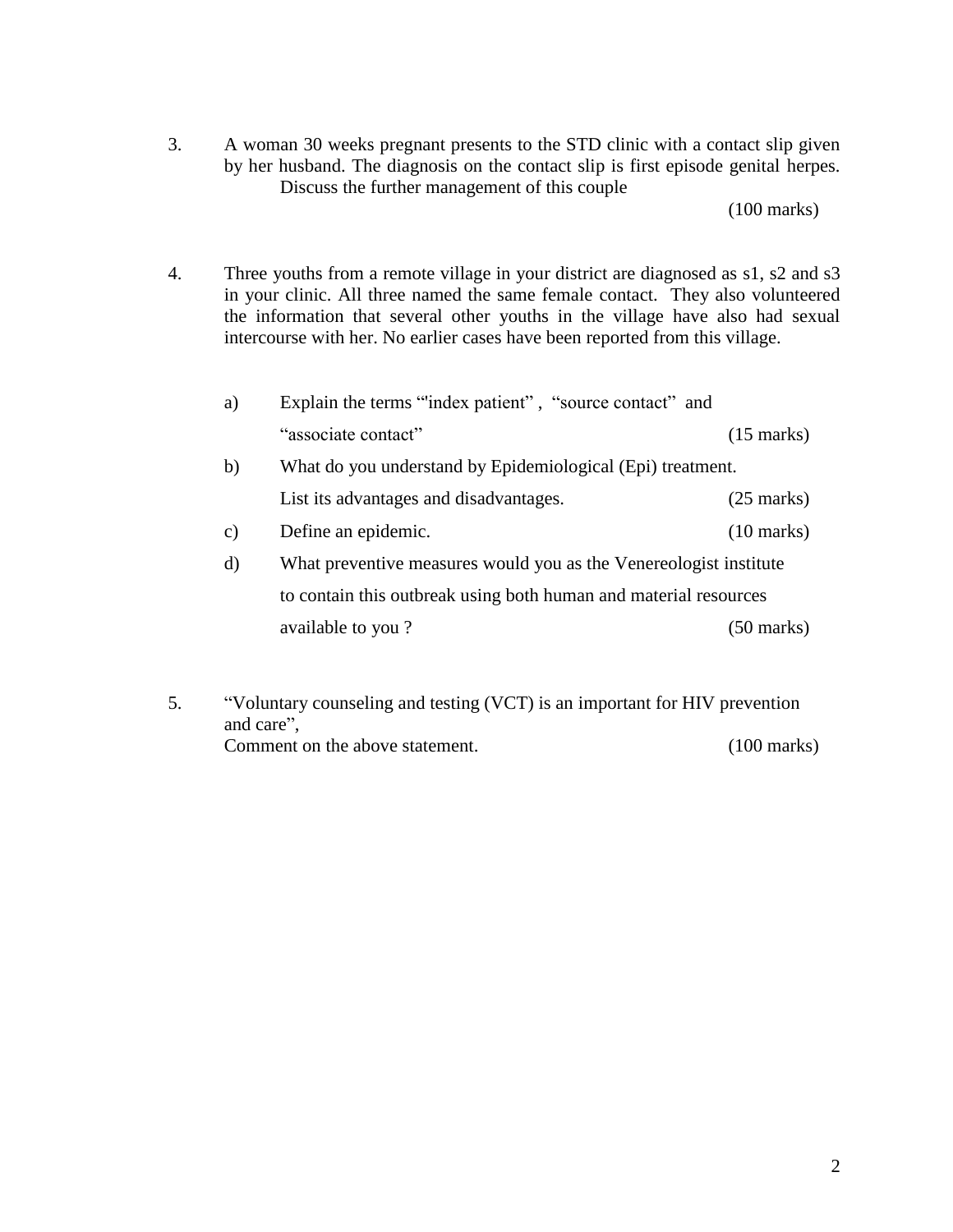## **DIPLOMA IN VENERELOGY EXAMINATION AUGUST 2004**

Date :  $24^{th}$  August,  $2004$  Time :  $1.30$  p.m.  $-4.30$  p.m.

## **PAPER II**

#### **(ESSAY TYPE QUESTIONS)**

#### **Answer All questions. Each question to be answered in a separate book.**

1. A recently diagnosed 28 year old HIV infected women with a CD4 I cell count of 180/mm3 and a viral load of 65,000 copies/ml is referred by a Gynaecologist to the STD clinic. Her husband is abroad on business and his HIV status is not known. She requests advice on contraception and says she is considering starting antiretroviral therapy.

Discuss the advantages and disadvantages of the contraceptive options available with reference to both her HIV status and potential HIV management. (100 marks)

2. A study was conducted to assess the effectiveness of a new antibiotic in the treatment of gonorrhoea. Out of 400 newly diagnosed patients with gonorrhoea 200 were randomly allocated to receive the new treatment and the other 200 received the standard antibiotic.

Among the patients who received the new antibiotic 190 were cured and in the other group 160 were cured.

| 2.1  | What kind of study is this?                                     | $(10 \text{ marks})$ |
|------|-----------------------------------------------------------------|----------------------|
| 2.2  | Explain why the patients were randomly allocated to the two     |                      |
|      | groups.                                                         | (20 marks)           |
| 2.3. | Describe the other important measures taken in this kind of     |                      |
|      | study to reduce bias.                                           | $(30 \text{ marks})$ |
| 2.3  | What statistical test would you perform on the above data? Give |                      |
|      | reasons for your choice. (Please note that you are not expected |                      |
|      | to perform the test.)                                           | $(20 \text{ marks})$ |
| 2.4  | Indicate how you would present the above data as a graph by     |                      |
|      | drawing a rough sketch                                          | 20 marks)            |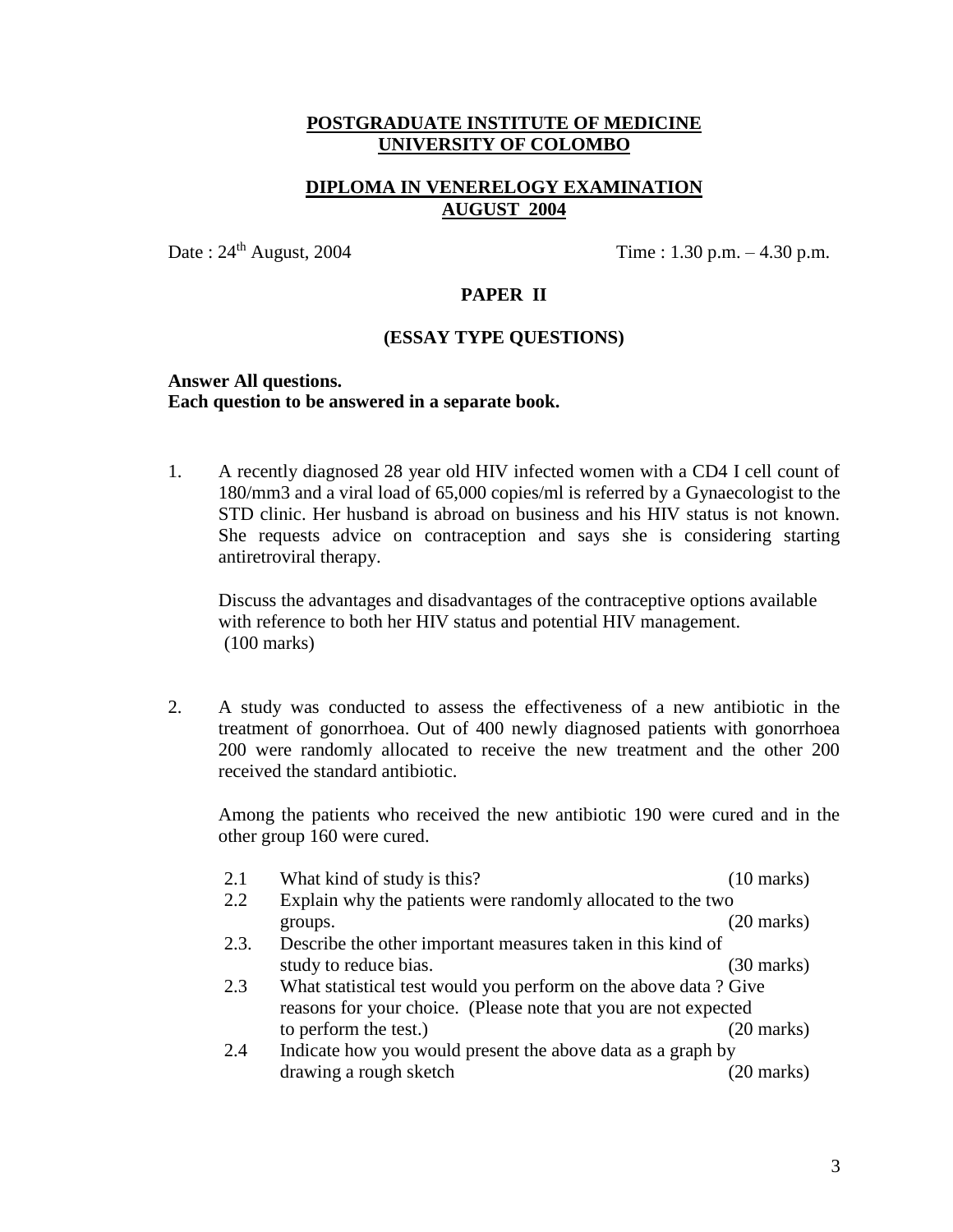- 3. You are newly appointed as a MO/STD in charge of a peripheral STD clinic that is administered by the provincial health authorities. Underutilization of this clinic by the people who need STD cars is a significant finding of your initial assessment.
	- 3.1 Describe with examples possible contributing factors for above finding.

(25 marks)

- 3.2 What steps can you take to improve this condition ? (25 marks)
- 3.3 Enumerate the key people with whom should establish cordial relationship to achieve your objective. (15 marks)
- 3.4 Until you improve adequate clinic utilization by the needy people in your area, how would you (35 marks)
- 4. Screening for syphilis is considered a public health priority.
	- 4.1 List five opportunities available to screen women for syphilis.(15 marks)
	- 4.2 Give an indicator that can be easily calculated monthly from records maintained in the antenatal clinic to assess each of the following.
		- i. Coverage of antenatal syphilis screening.
		- ii. Treatment coverage for syphilis. (20 marks)
	- 4.3 Suggest recommendations with justification to improve antenatal VDRL coverage. (65 marks)
- 5. The available statistics at the National STD AIDS control programme in Sri Lanka, show a declining trend in the incidence of gonorrhoea during the last two decades (from 1981 t0 2002). This scenario has changed recently and the statistical returns for the year 2003 clearly indicate a sudden increase of the number of reported cases of gonorrhoea.
	- 5.1 Discuss the possible reasons for this change in trend. (50 marks)
	- 5.2 As the medical officer in charge of a provincial STD clinic what

are the measures you would take to control this situation in

your area. (50 marks)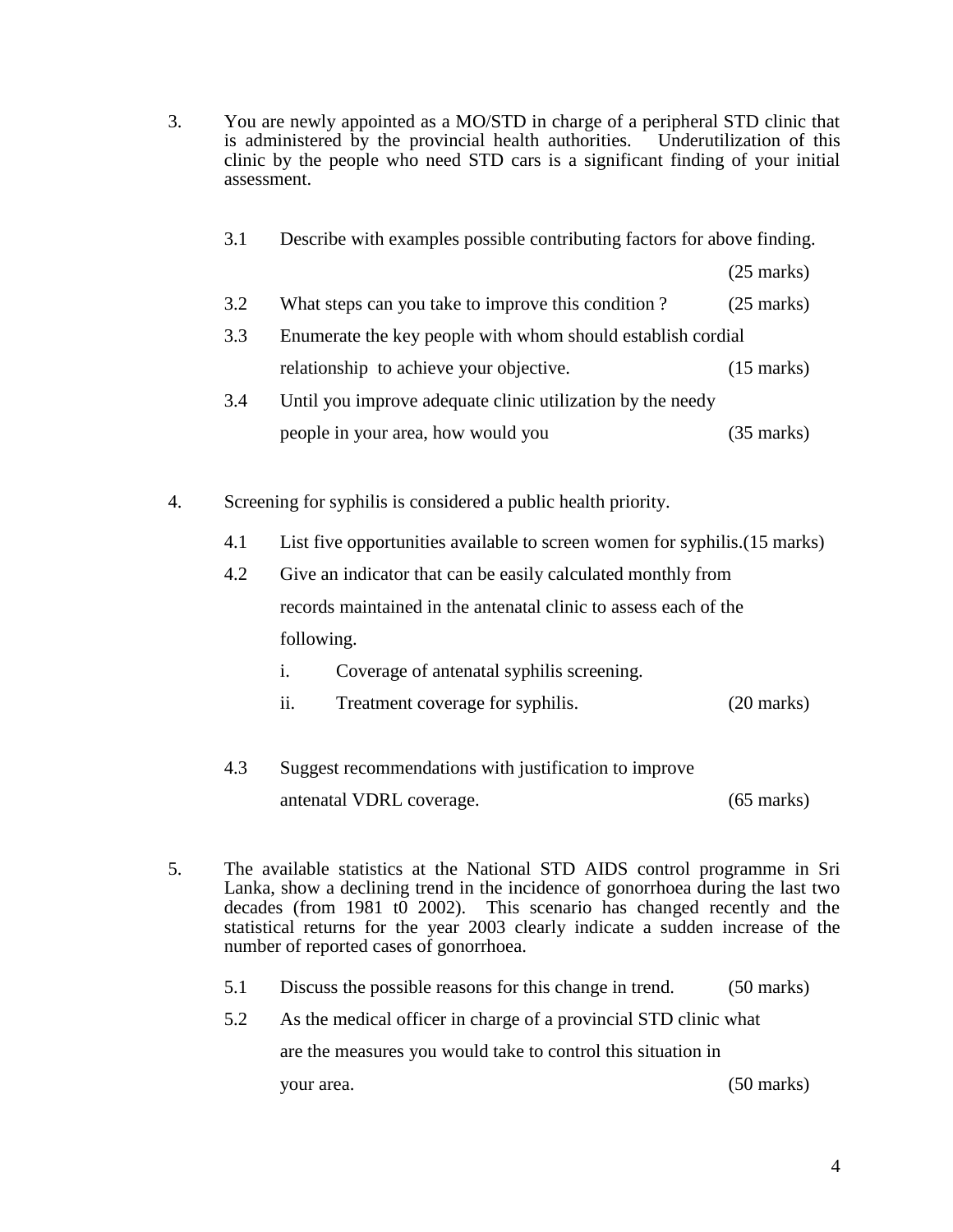### **DIPLOMA IN VENERELOGY EXAMINATION JUNE, 2005**

Date :  $7<sup>th</sup>$  June, 2005 Time : 9.30 a.m. – 12.30 p.m.

## **PAPER II**

#### **(ESSAY TYPE QUESTIONS)**

#### **Answer All questions. Each question to be answered in a separate book.**

1.

A 32 year old anxious looking man presents to the STD clinic with a problem. He is married for 6 years. He is asymptomatic but his wife who is 6 months pregnant .had developed warty lesions in the vulva 2 weeks back. The lesions are gradually increasing in size. He indicates suspicion about his wife as he is asymptomatic. On questioning he admits having had sexual contacts with two known partners 6 and 9 months back. According to him all his partners are well known to him and perfectly healthy.

| 1.1. | What are the important points you would cover in counselling |                      |  |
|------|--------------------------------------------------------------|----------------------|--|
|      | this man?                                                    | $(40 \text{ marks})$ |  |
| 1.2. | How would you manage this man?                               | $(30 \text{ marks})$ |  |
| 1.3. | How would you manage his marital partner?                    | $(30 \text{ marks})$ |  |

2. A case control study was conducted to test the hypothesis that regular/consist condom use protects against sexually transmitted infections (STIs ). One hundred patients diagnosed as having an STI and one hundred controls with no evidence of STI were selected from the STD clinic. The following table is based on the data from this study.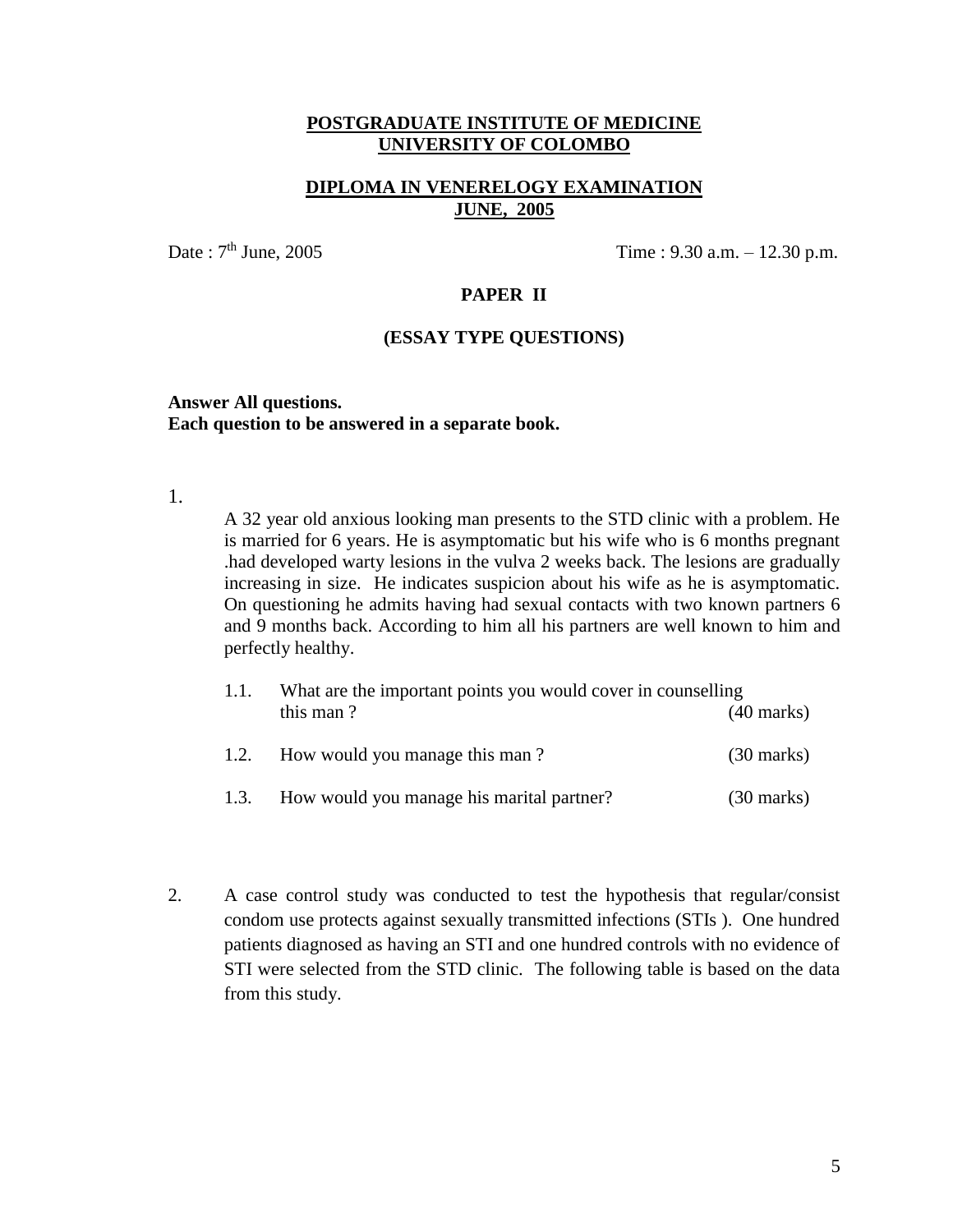Relationship between condom use and STI,

|                   |                                                                                                                                                                                                                                                                                                       | <b>Cases</b> | <b>Controls</b>                                              |   |
|-------------------|-------------------------------------------------------------------------------------------------------------------------------------------------------------------------------------------------------------------------------------------------------------------------------------------------------|--------------|--------------------------------------------------------------|---|
|                   | <b>Regular/Consistent condom use</b>                                                                                                                                                                                                                                                                  |              |                                                              |   |
|                   | Yes                                                                                                                                                                                                                                                                                                   | 40           | 60                                                           |   |
|                   | N <sub>o</sub>                                                                                                                                                                                                                                                                                        | 60           | 40                                                           |   |
|                   | Total                                                                                                                                                                                                                                                                                                 | 100          | 100                                                          |   |
|                   | Chi square                                                                                                                                                                                                                                                                                            | 8.0          | DF<br>$=$                                                    | 1 |
|                   | Odds Ratio (OR)                                                                                                                                                                                                                                                                                       | 0.44         |                                                              |   |
|                   | P value<br>$=$                                                                                                                                                                                                                                                                                        | 0.005        |                                                              |   |
| 2.1<br>2.2<br>2.3 | Explain the three terms that are underlined.<br>How would you explain these findings to lay person?<br>Describe briefly 3 different approaches that can be used to<br>increase condom use.                                                                                                            |              | $(30 \text{ marks})$<br>$(40$ marks)<br>$(30 \text{ marks})$ |   |
|                   | A 35 year old married man has urethritis after an unprotected exposure 5 days<br>ago. He had taken some unspecified medication given by a pharmacist. He is<br>flying to Holland tomorrow to join his spouse with whom he has a very active sex<br>life. Condoms are not an option in their sex life. |              |                                                              |   |
| 3.1               | List the investigations you will carry out in the short time available to you.                                                                                                                                                                                                                        |              | $(30 \text{ marks})$                                         |   |
| 3.2               | How will you manage this case?                                                                                                                                                                                                                                                                        |              | $(30 \text{ marks})$                                         |   |
| 3.3               | How will you counsel him?                                                                                                                                                                                                                                                                             |              | $(40$ marks)                                                 |   |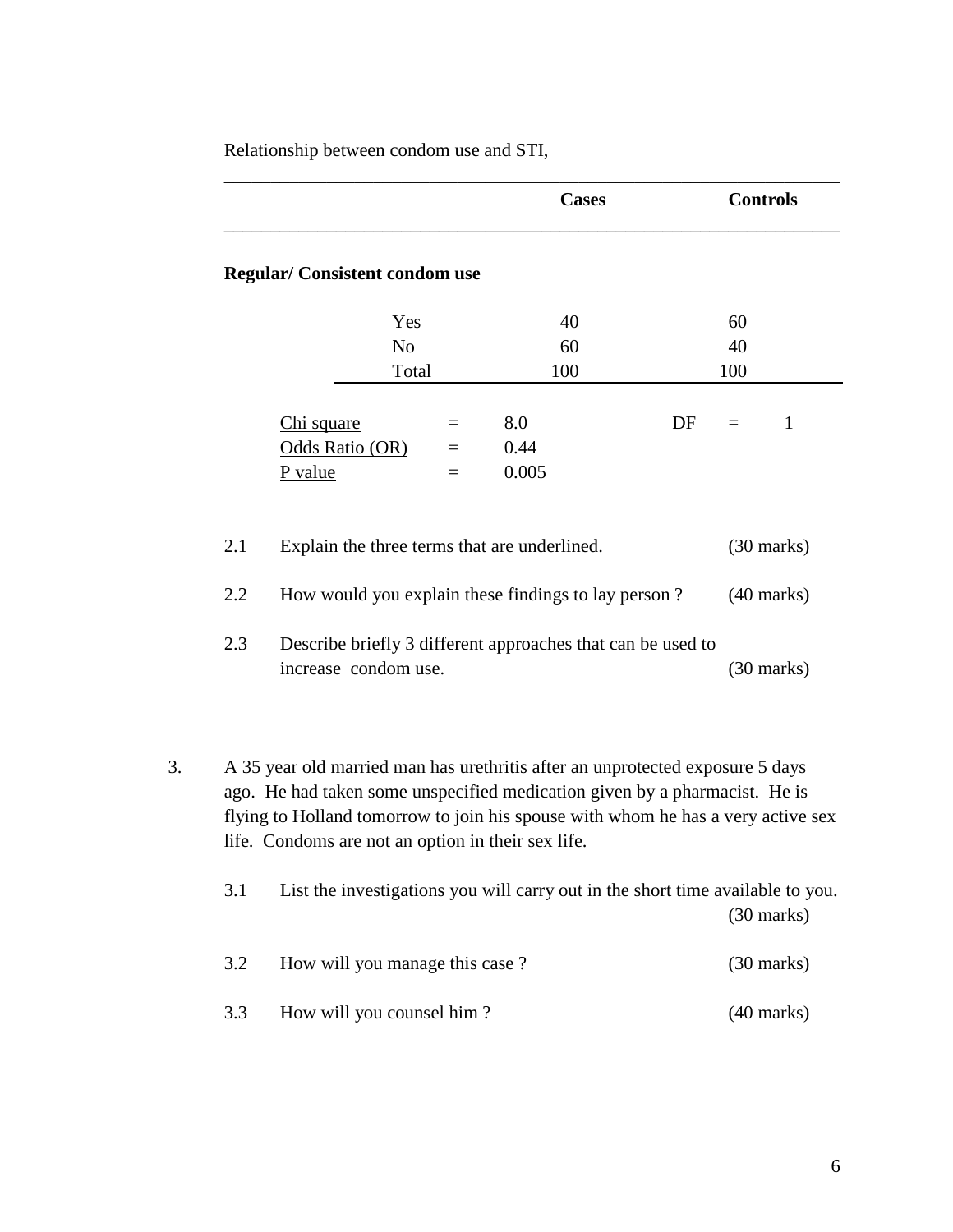- 4.1 STD AIDS is a preventive programme with a curative component. Discuss the above statement in the context of primary and secondary prevention. (50 marks)
- 4.2 Why is primary prevention more important today than ever before? (20 marks)
- 4.3. List the measures that should be adopted to strengthen primary prevention. (30 marks)
- 5.
- 5.1. Enumerate the features that make HIV / AIDS surveillance different from the surveillance of other common communicable diseases. (35 marks)
- 5.2 Compare and contrast the sero-surveillance and behavioural surveillance for HIV infection. (35 marks)
- 5.3. List the different strategies recommended for HIV antibody testing in various scenarios. Briefly indicate the rationale in each strategy. (30 marks)

4.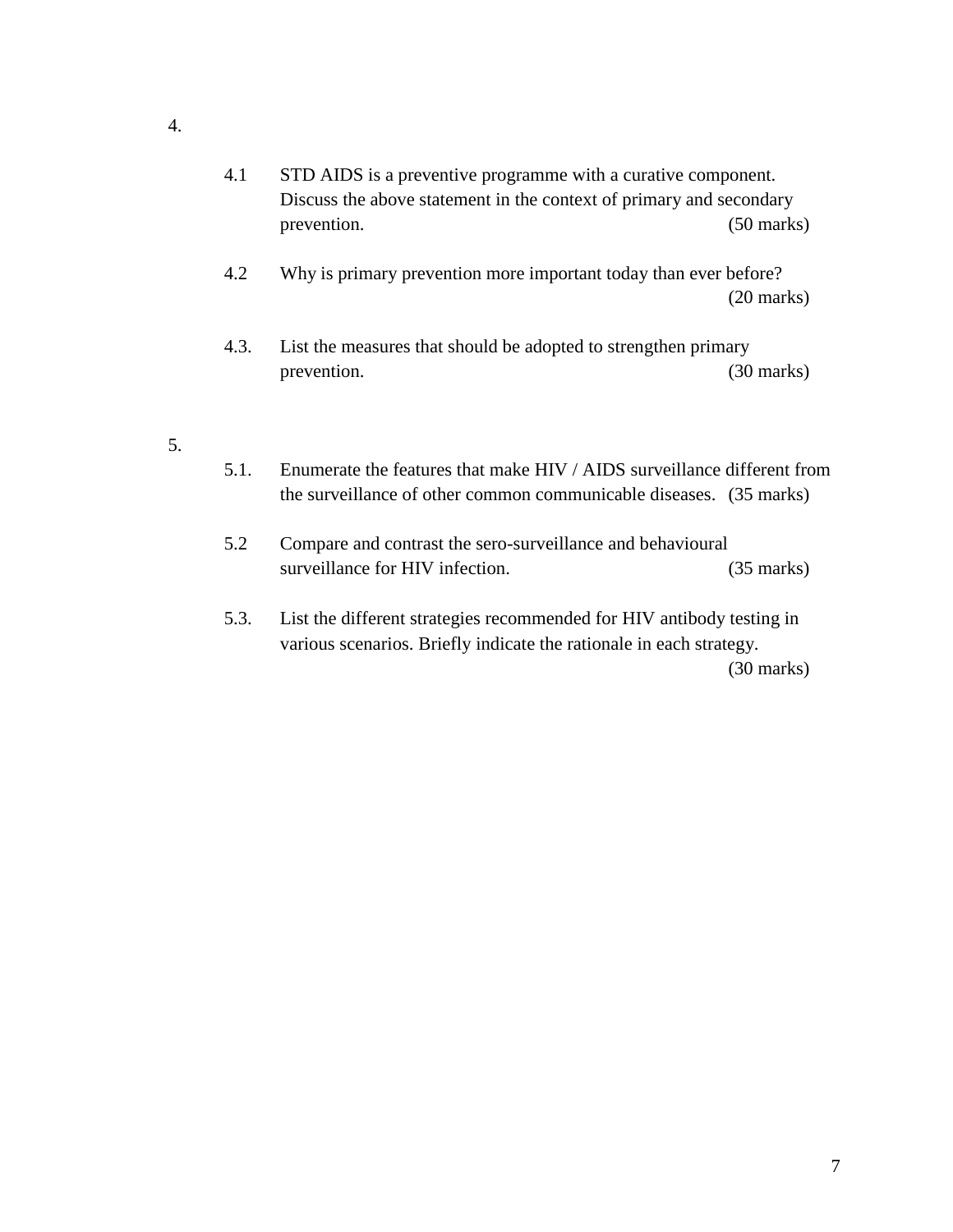## **DIPLOMA IN VENERELOGY EXAMINATION JUNE, 2006**

Date :  $20^{th}$  June,  $2006$  Time :  $9.30$  a.m.  $-12.30$  p.m.

### **PAPER II**

#### **(ESSAY TYPE QUESTIONS)**

#### **Answer All questions. Each question to be answered in a separate book.**

- 1. Discuss the role of health care workers other than the doctors in a provincial STD clinic in Sri Lanka in the management and control of STD/HIV.
- 2. HIV / AIDS Surveillance is an important area in a AIDS Control programme 2.1. What is meant by HIV/AIDS surveillance ? (20 marks)
	- 2.2. How does HIV/AIDS surveillance assist the National AIDS control programme ? (20 marks)
	- 2.3. How do you classify countries according to the level of the HIV Epidemic ? (30 marks)
	- 2.4. What are the priority areas of HIV/AIDS surveillance for a country like Sri Lanka ? (30 marks)
- 3. A female sex worker diagnosed with late latent syphilis in 2003 had been treated with three doses of benzathine penicillin at weekly intervals. The syphilis serology at time of diagnosis was VDRL R  $(4)$  and TPP A  $2+$ . The patient did not attend clinic after the third injection until January 2006 when she came requesting a check up. The results of the VDRL test carried out monthly since January 2006 are as follows: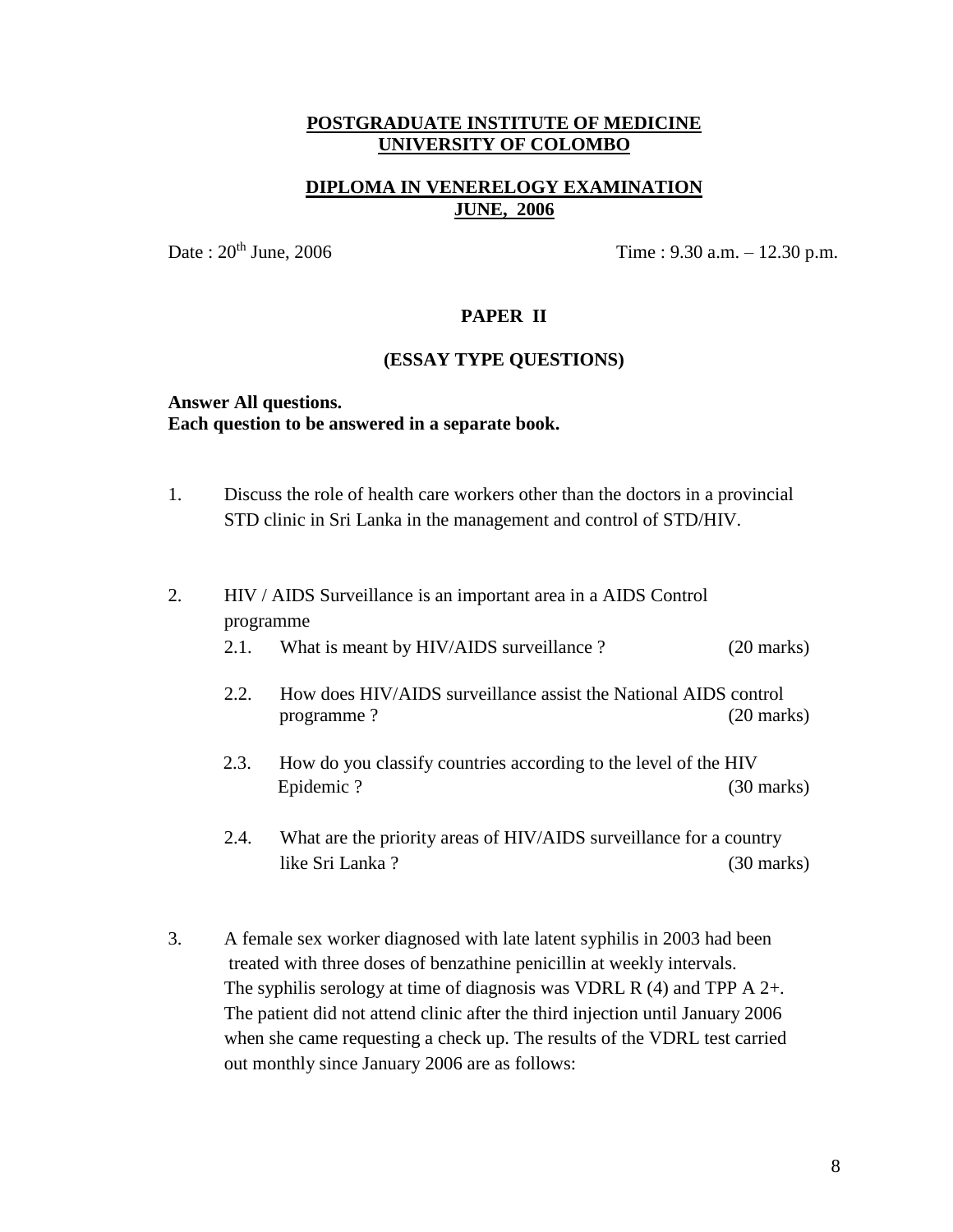| January                         | $-WR(O)$ |
|---------------------------------|----------|
| Defaulted follow up in February |          |
| Mrch                            | $-R(2)$  |
| April                           | $-WR(O)$ |
| May                             | $- R(4)$ |
| June                            | $-R(8)$  |

- 3.1. Discuss the possible reasons for the above serological test results. (50 marks)
- 3.2. Discuss the management of this patient in June 2006.(50 marks)
- 4. During the year 2005 the following events were reported from a Medical Officer of Health (MOH) area with an estimated mid year population of 100 000.

| Live births     | 800 |
|-----------------|-----|
| Total deaths    | 300 |
| Infant deaths   | 12  |
| Maternal deaths | 02  |

#### 4.1. Calculate and comment on all relevant rates. (40 marks)

- 4.2. Discuss briefly the problems associated with the screening programme for syphilis among antenatal women in an MOH area. Outline your suggestions to improve the situation. (60 marks)
- 5. Increasing numbers of herpes simplex virus (HSV) infection could lead to an explosive HIV epidemic worldwide.
	- 5.1. Discuss the interaction between HSV and HIV infection.

(50 marks)

5.2. Describe the clinical and public health measures that can be taken to minimize further spread of HSV infection in the population.

(50 marks)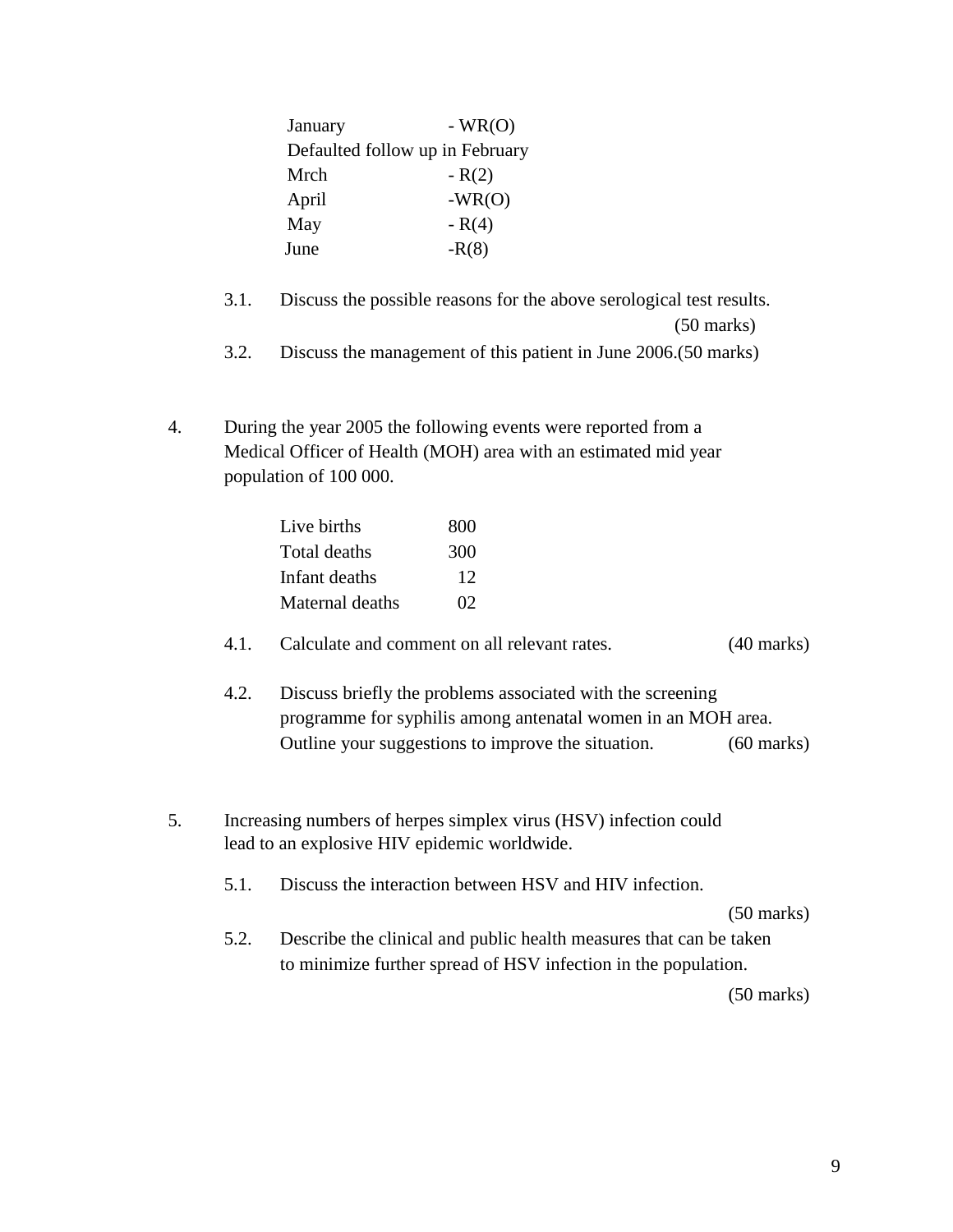#### **DIPLOMA IN VENEREOLOGY EXAMINATION JULY 2007**

Date:  $03<sup>rd</sup>$  July 2007

Time:  $9.00$  a.m. - 12.00 noon

#### **PAPER II**

#### **(ESSAY TYPE QUESTIONS)**

#### **Answer all Questions.**

#### **Each question to be answered in a separate book.**

- 1.
- 1.1. A teacher wanted to determine whether male babies have a higher mean birth weight than female babies. In a large random sample of full term singleton births, he found the mean and standard deviation of birth weight (in grams) for males to be 2800 and 150 respectively. The corresponding figures for females were 2700 and 150. A significance test (Z test) was performed and the p value was found to be 0.001.
	- 1.1.1 Determine the 95% reference range for birth weights for male infants and female infants (20 marks)
	- 1.1.2 State the Null hypothesis for the significance test (10 marks)
	- 1.1.3 What is meant by  $p = 0.001$  ? (20 marks)
	- 1.1.4 What other information is needed to perform a Z test on the data given above ? (10 marks)
- 1.2 Describe briefly the services provided to pregnant women by the Medical Officer of Health and hislher team (40 marks)
- 2. Discuss the following statement of a National AIDS Policy in a country. "Mandatory HIV testing is an effective measure to prevent the spread of HIV/AIDS". (100 marks)
- 3. Hepatitis B surface antigen (HBsAg) was found to be positive in a male STD patient during the routine screening at the Central STD clinic, Colombo.
	- 3.1 What other laboratory investigations would you request to further clarify<br>his status, giving reasons for each test you request ? (40 marks) his status, giving reasons for each test you request  $\hat{?}$
	- 3.2. What issues would you highlight during the counseling of this patient if he was found to be a chronic hepatitis B carrier ? (60 marks)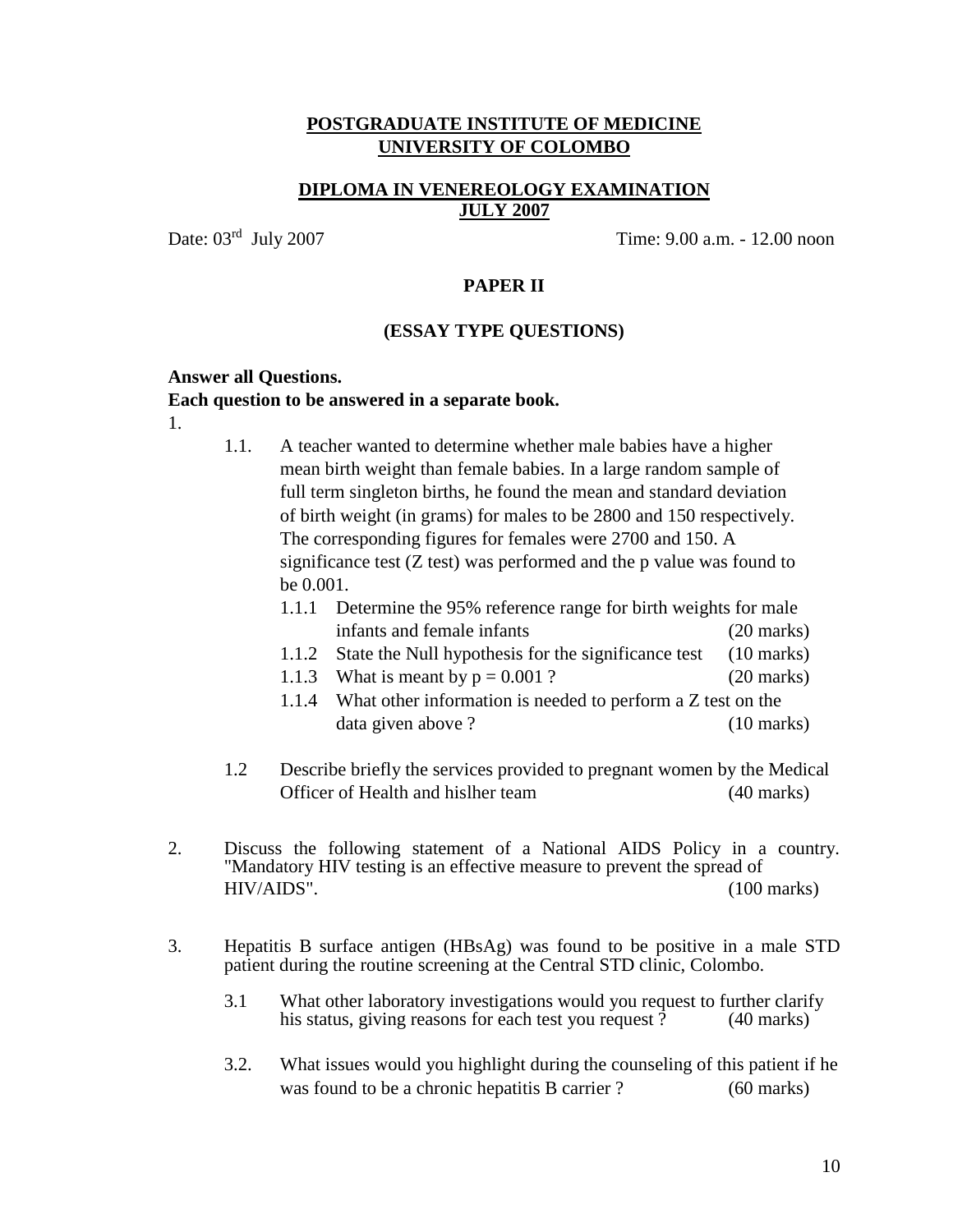4. A 27 years old male presented to an STD clinic with a complaint of a painless penile ulcer for five (5) weeks and a lump in the left groin. He has taken self treatment for the ulcer. He denied having any sexual exposures and admitted using heroin on a regular basis. He used to be a member of a gang of injecting drug-users about one (l)year ago.

On examination, patient had an indurated, clean, non-tender penile ulcer with enlarged lymph-node in left groin.

Day 1 - urethral smear - no abnormalities found

 dark-ground examination treponemes not seen giant cells - not seen VDRL/TPP A - blood drawn

Day 2 - DG examination - treponemes not seen VDRL-R(16), TPPA-2+

The patient revealed the following sexual history to doctor on the second day. Female partners; 25-30 in last one (1) year and more than 100 life-time partners including foreigners.

Male partners; 1 in last year and 8 life-time partners.

He used condoms occasionally with partners.

- 4.1 What is your diagnosis ? Give reasons for your diagnosis. (20 marks)
- 4.2 What are the risk factors for sexually transmitted infections that are given in the history ? (20 marks)
- 4.3 Discuss the important aspects of management in this patient.

(60 marks)

5. A 32 year old female domestic worker has brought her one week old son to a paediatric ward with swelling of both eyes and discharge from left eye. She has been separated from her husband for the past 3 years and had four casual male partners during last two years. She attended the antenatal clinic twice during this pregnancy but did not undergo any tests. Baby and mother were referred to the Central STD clinic for further management.

| 5.1 | Discuss the possible <b>diagnoses</b> in this baby. | $(20 \text{ marks})$ |
|-----|-----------------------------------------------------|----------------------|
|-----|-----------------------------------------------------|----------------------|

- 5.2 Briefly outline the steps that could have been taken to prevent conditions stated above. (30 marks) stated above.
- 5.3 Discuss the comprehensive management of this case. (50 marks)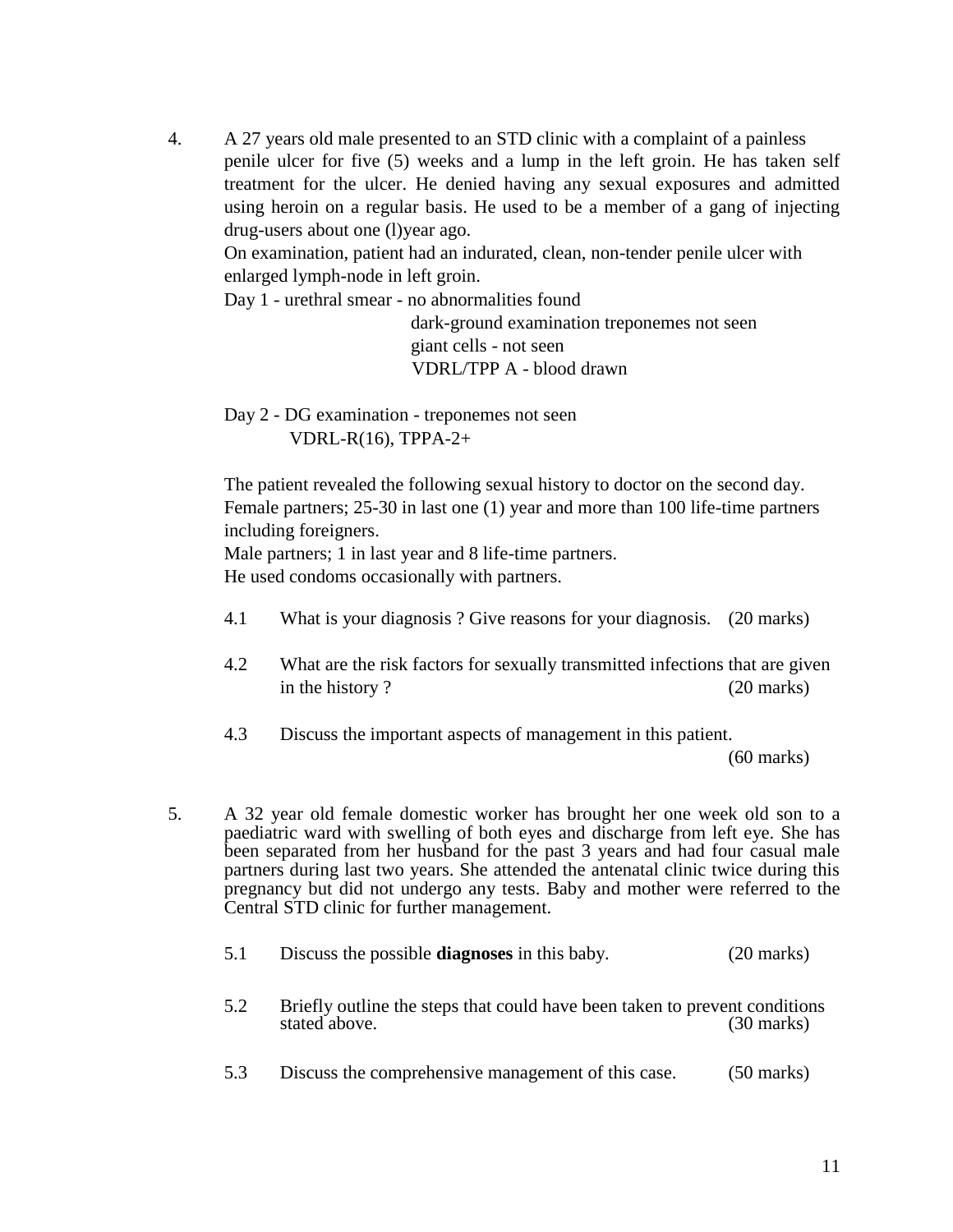# **DIPLOMA IN VENEREOLOGY EXAMINATION APRIL 2008**

Date:  $21<sup>st</sup>$  April 2008

Time :  $1.00$  p.m.  $- 4.00$  p.m.

## **PAPER I (ESSAY TYPE QUESTIONS)**

#### **Answer all questions.**

#### **Each question to be answered in a separate book.**

- 1. Describe important aspects of the epidemiology of HIV / AIDS in Sri Lanka. (100 marks)
- 2. A 30-year-old female presented to the STD clinic with multiple genital warts (vulval warts) at a period of gestation of 20 weeks. Her last sexual exposure with husband, who is working away from home, was three months back. She has had unprotected sexual exposures with two casual male partners during the last three months.

| 2.1. | Discuss the implications of genital warts in pregnancy | (50 <sub>marks</sub> ) |
|------|--------------------------------------------------------|------------------------|
| 2.2. | Outline how you would manage this patient.             | $(50 \text{ marks})$   |

3.

| 3.1. | Describe briefly the natural history of HIV infection.                                    | $(30 \text{ marks})$ |
|------|-------------------------------------------------------------------------------------------|----------------------|
| 3.2. | Define client initiated and provider initiated HIV testing. (30 marks)                    |                      |
| 3.3. | Discuss the applications of these two options in the natural<br>history of HIV infection. | $(40 \text{ marks})$ |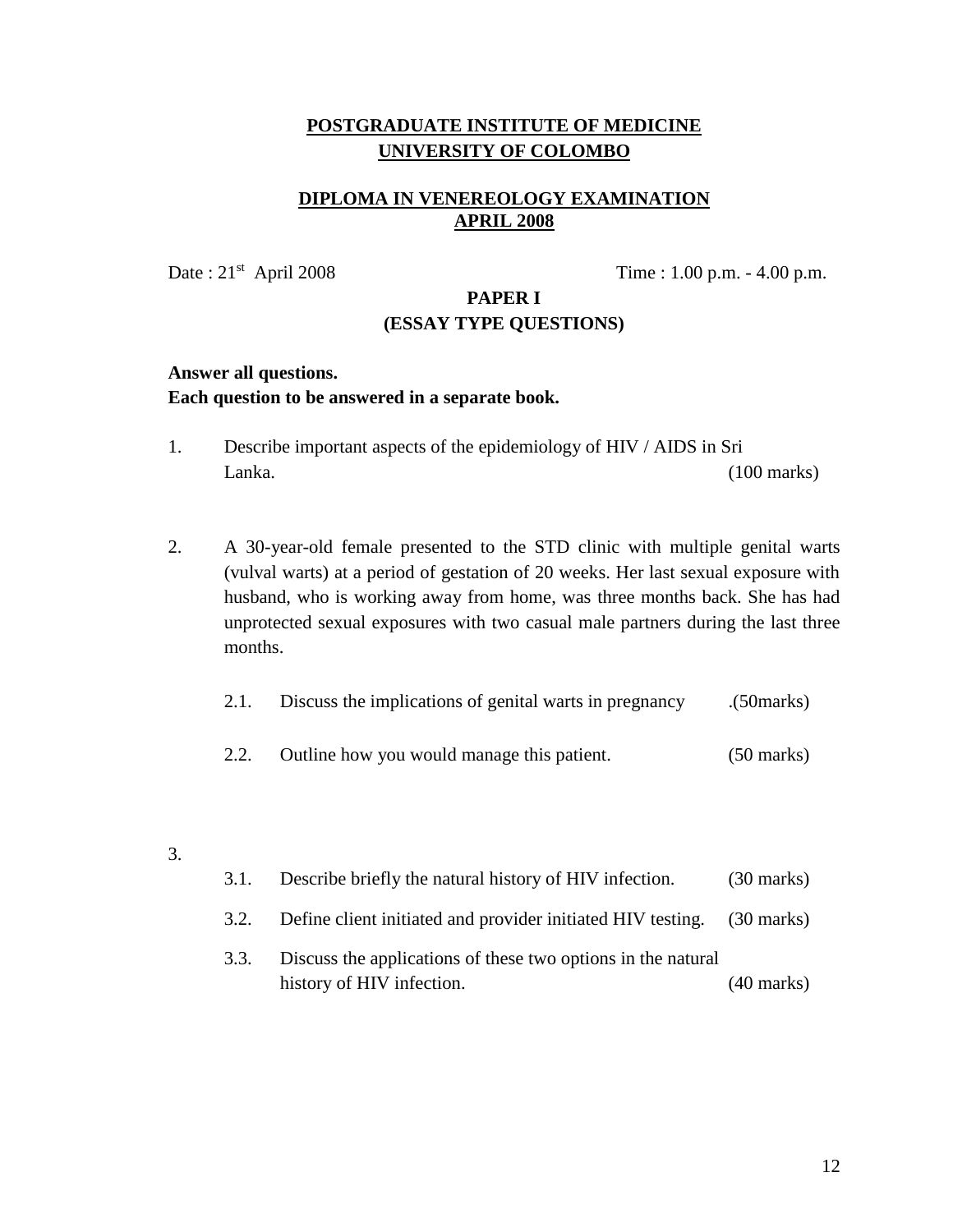4. A 26-year-old female presented to an STD clinic with a contact slip from the marital partner which contained the diagnosis of gonococcal infection. She did not have any complaints. She is on oral contraceptive pills. She is married fo*r* 2 years and her last unprotected sexual exposure with husband was 2 days ago. She has had extramarital unprotected sexual exposures with two known male partners during last 3 months and the last exposure was 2 weeks ago.

On examination she had 2 lumpy lesions of  $0.5 \times 0.5$  cm in perineum, whitish thick discharge at introitus, scratch marks on vulva and groin. Speculum examination revealed thick whitish vaginal discharge and an erythematous and oedematous cervix.

#### Microscopic investigations:

vaginal smears - hyphae and spores present, clue cells present cervical smear - more than 30 pus cells/per high power field

- 4.1. Outline the management *of* this patient giving reasons. (35 marks)
- 4.2. When she presented for follow up, results of the tests done in the first visit were available. Chlamydia Elisa test - positive  $VDRL$  - R (32) TPP A - positive

Discuss the management of this patient. (65 marks)

- 5.
- 5.1. Discuss the shortcomings in the notification and investigation of communicable diseases in Sri Lanka. (50 marks)
- 5.2. Briefly describe the measures that can be taken to rectify the situation. (50 marks)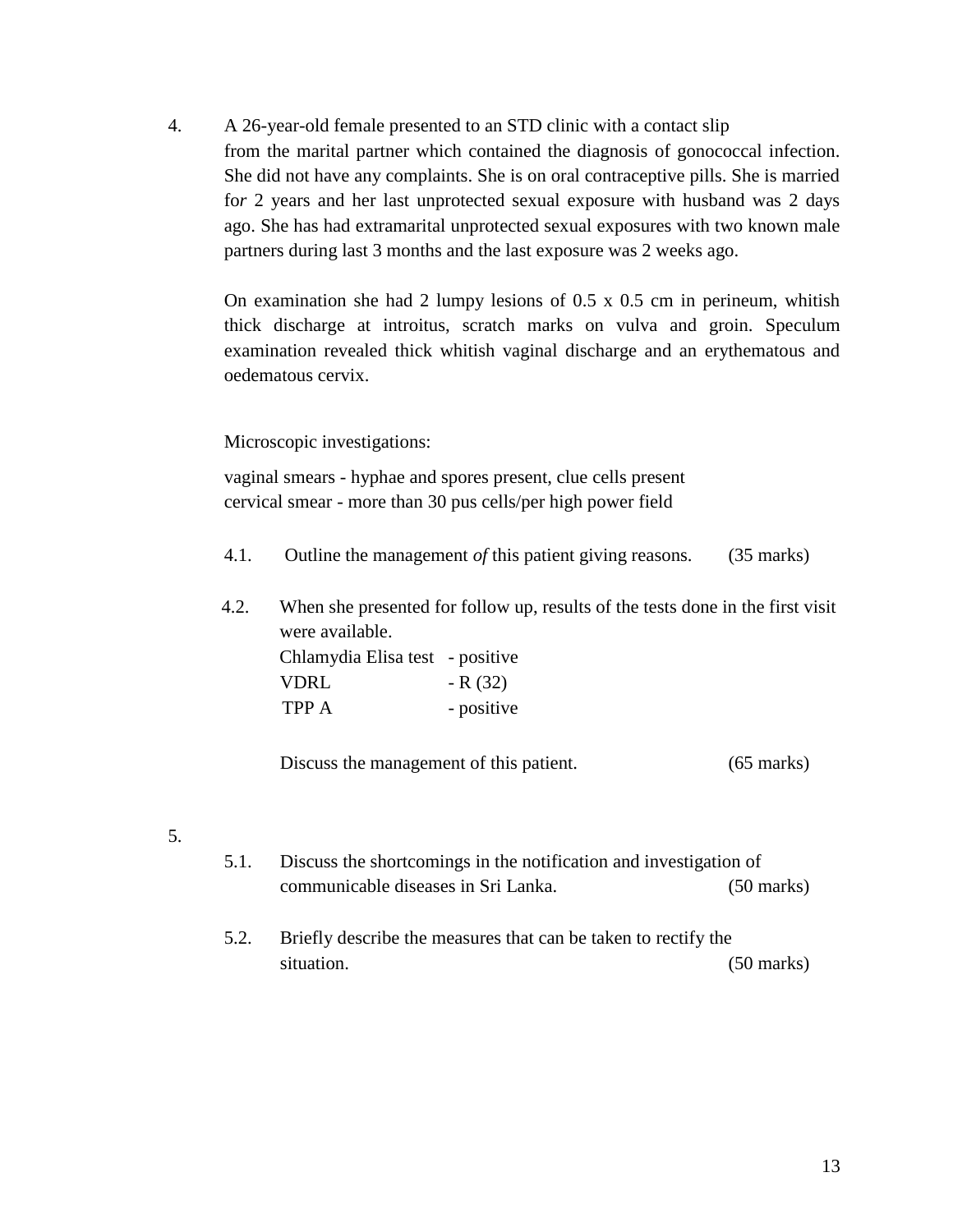## **POSTGRADUATE DIPLOMA IN VENEREOLOGY EXAMINATION APRIL 2009**

Date:  $27<sup>th</sup>$  April 2009

Time :  $1.00$  p.m.  $- 4.00$  p.m.

#### **PAPER I**

#### **(ESSAY TYPE QUESTIONS)**

# **Answer all questions. Each question to be answered in a separate book.**

1. A 30 year old married woman was referred to the STD clinic by a medical officer of health (MOH) in her second pregnancy at a period of amenorrhoea (POA) of 20 weeks with a positive VDRL report. Further serological tests done at the STD clinic confirmed the diagnosis of early latent syphilis. She was given erythromycin for two weeks as she was allergic to penicillin. She defaulted for follow up. Later she was referred to the STD clinic by a paediatrician with a three day old neonate with a skin rash and blood stained nasal discharge.

| 1.1. | Discuss the management. | $(70 \text{ marks})$ |
|------|-------------------------|----------------------|
|------|-------------------------|----------------------|

1.2. Outline the steps that could have been taken by the medical officer in the STD clinic to prevent the neonate getting affected. (30 marks)

#### 2. HIV / AIDS Surveillance is an important area in a AIDS Control Programme.

|      | 2.1. Define surveillance in HIV.                 | $(10 \text{ marks})$ |
|------|--------------------------------------------------|----------------------|
| 2.2. | What is sentinel surveillance in HIV?            | $(20 \text{ marks})$ |
| 2.3. | Outline the importance of HIV surveillance data. | $(30 \text{ marks})$ |
| 2.4. | Discuss second generation surveillance in HIV.   | $(40 \text{ marks})$ |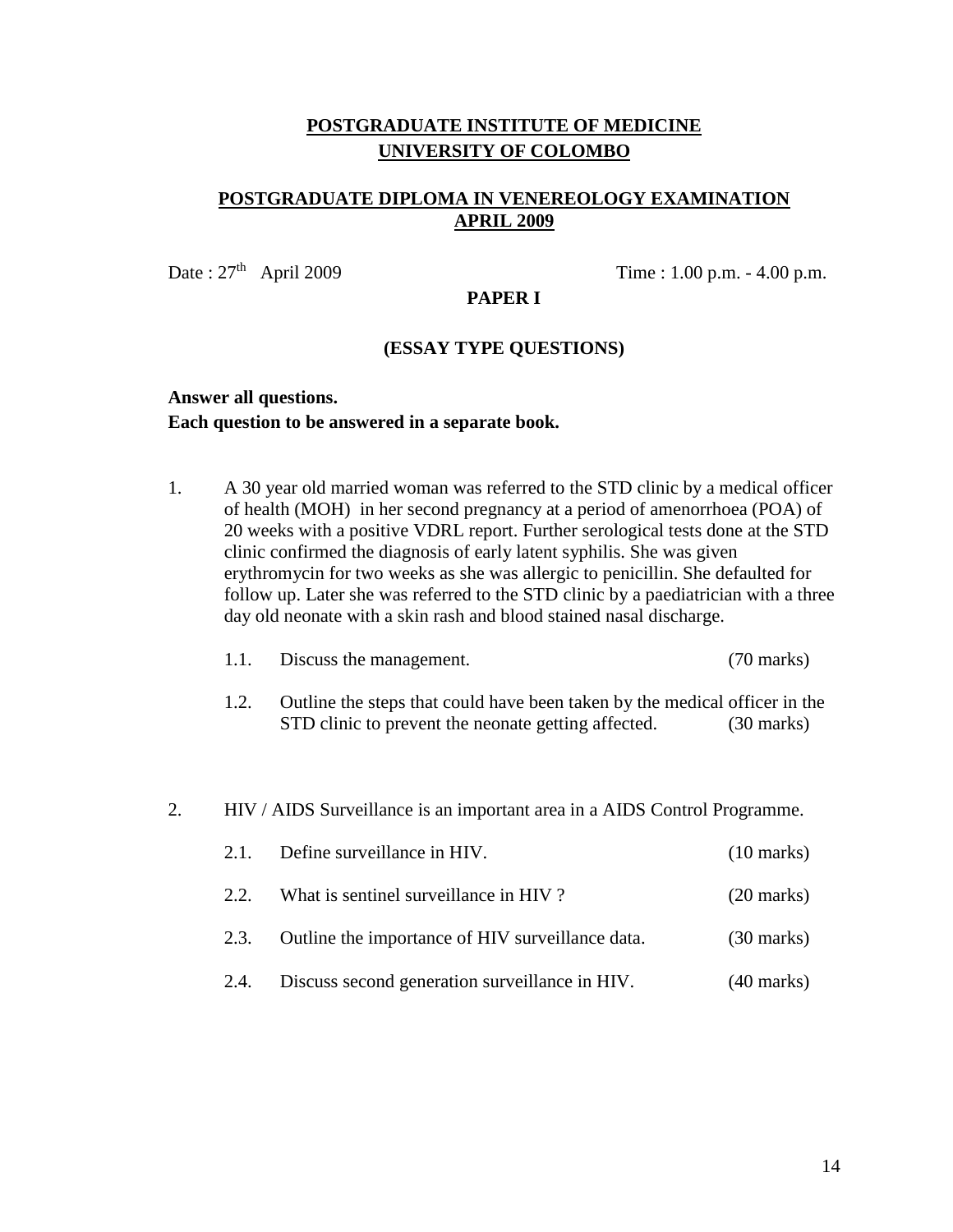- 3. A 40 year old man presented to a dermatologist with oral thrush and difficulty in swallowing. The patient was referred to the Central STD Clinic with a confirmed positive HIV antibody test. Outline the management of this patient. (100 marks)
- 4. A group of 1600 injecting drug users were enrolled in a prospective cohort study to assess risk behaviours. At the time of enrolment 400 subjects were found to have at least one STI. During one year of follow up 300 out of the 1200 who were free of STI at baseline, developed an STI.

| 4.1.                                                                                 | Calculate the prevalence of STI at baseline.                                                                                                              | $(15 \text{ marks})$ |  |
|--------------------------------------------------------------------------------------|-----------------------------------------------------------------------------------------------------------------------------------------------------------|----------------------|--|
| 4.2.                                                                                 | Calculate the incidence rate of STI.                                                                                                                      | $(15 \text{ marks})$ |  |
| The scientific paper reporting the findings of the above study stated as<br>follows: |                                                                                                                                                           |                      |  |
|                                                                                      | "The relative risk for developing an STI was 2.2 (95% confidence<br>interval 1.3 to 3.4; $p = 0.008$ ) for non condom users compared to<br>condom users." |                      |  |
| 4.3.                                                                                 | Explain the meaning of the above statement.                                                                                                               | $(30 \text{ marks})$ |  |
| 4.4.                                                                                 | Describe briefly the problems associated with the conduct of cohort<br>studies.<br>$(40 \text{ marks})$                                                   |                      |  |

5. A 25 year old pregnant woman with a period of amenorrhoea (POA) of 28 weeks presented to the obstetrician with lumpy lesions in the genital area of three weeks duration. She was referred to a STD clinic and was diagnosed as having genital warts. Discuss the management. (100 marks)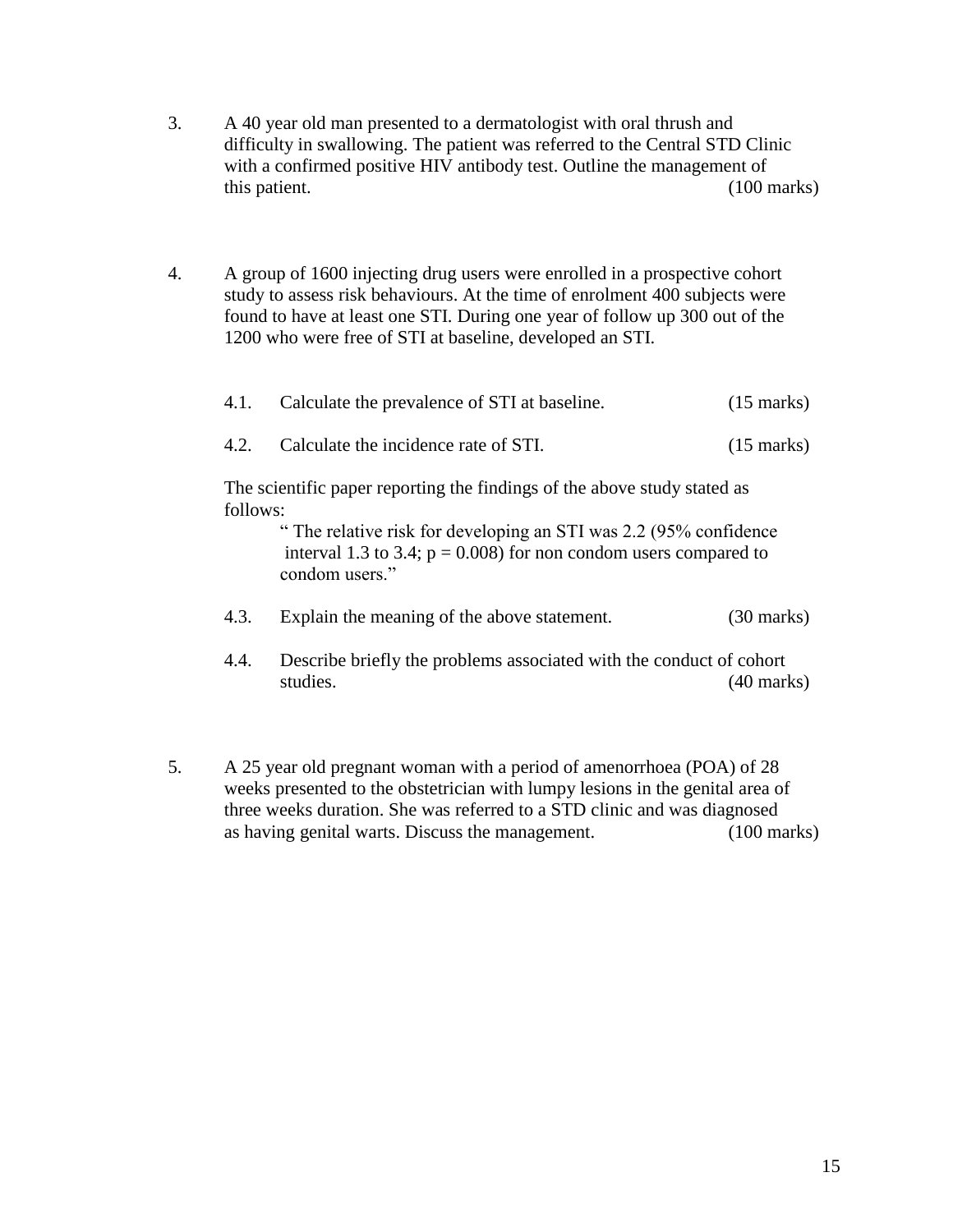# **POSTGRADUATE DIPLOMA IN VENEREOLOGY EXAMINATION MAY / JUNE 2010**

Date :  $31^{st}$  May 2010 Time : 1.00 p.m.  $-4.00$  p.m.

# **PAPER I (ESSAY TYPE QUESTIONS)**

# **Answer all questions. Each question to be answered in a separate book.**

1. A 25 year old woman with a period of amenorrhoea (POA) of eight weeks presented to Central STD clinic with multiple, superficial and painful vulval ulcers for 2 days which were preceded by blisters. She has no past history of similar lesions.

| 1.1. | How would you arrive at a diagnosis in this patient? |                      |  |
|------|------------------------------------------------------|----------------------|--|
|      |                                                      | $(30 \text{ marks})$ |  |
| 1.2. | Discuss the management of this patient.              | $(70 \text{ marks})$ |  |

2.

2.1. Describe the differences between monitoring and evaluation.

(40 marks)

2.2. Discuss the usefulness of routinely collected data for monitoring and evaluation of services provided by STD clinics in Sri Lanka. (60 marks)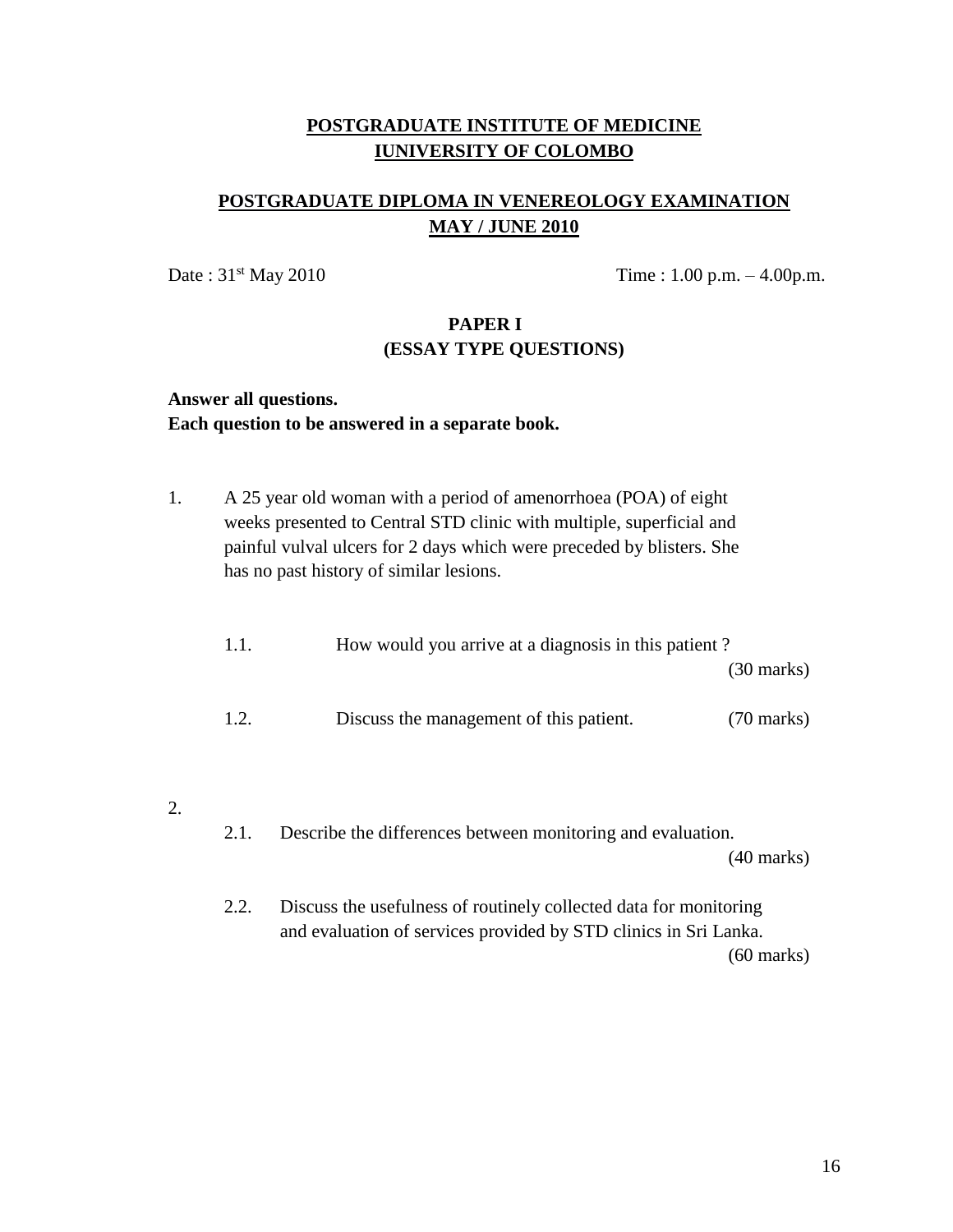- 3. A 28 year-old married HIV positive man attended the Central STD Clinic with pruritus and scars all over the body. His CD4 count was 180 cell/μL and the full blood count was normal except for the Hb 6.5 g/dL. He admitted having several sexual encounters in the past with male partners with and without condoms.
	- 3.1. What further investigations would you request before deciding on antiretroviral (ARV) treatment for this patient ? (30 marks)
	- 3.2. Give a first line ARV regimen for this patient, with reasons.

(20 marks)

3.3. Discuss the issues you would address in counseling this patient.

(50 marks)

- 4. In a study among sexually active men, 30 out of 100 condom users were found to have STIs, compared to 20 out of 100 non-condom users.
	- 4.1. Give three (03) explanations for this observation. (30 marks)
	- 4.2. Interpret the study finding using a statistical test. Give all relevant steps. (Statistical tables and equations are provided.) (70 marks)
- 5. A 30 year old male presented to the Central STD clinic with tenesmus and mucoid rectal discharge for last 3 weeks. He gave a history of sexual exposures with several men during last 2 years.

| 5.1. | List the possible causes for his presentation. | $(20 \text{ marks})$ |
|------|------------------------------------------------|----------------------|
| 5.2. | How would you arrive at a diagnosis?           | $(30 \text{ marks})$ |
| 5.3. | Describe the management of this patient.       | $(50 \text{ marks})$ |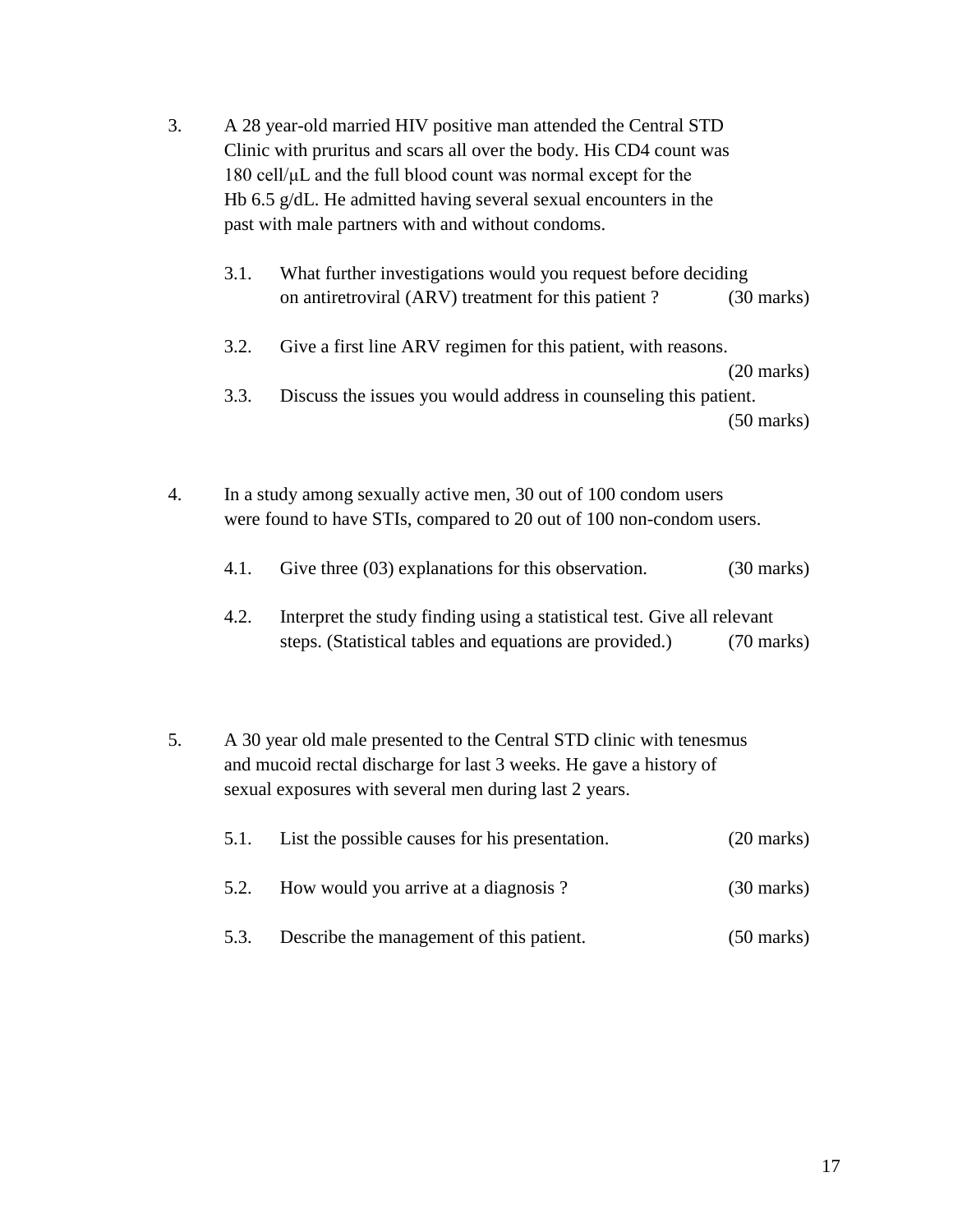# **POSTGRADUATE DIPLOMA IN VENEREOLOGY EXAMINATION MAY 2011**

Date:  $9^{th}$  May 2011

Time :  $1.00$  p.m.  $-4.00$  p.m.

# **PAPER I (ESSAY TYPE QUESTIONS)**

# **Answer all questions. Each question to be answered in a separate book.**

1. A 35 year old HIV positive man presented to HIV clinic with generalized skin rash and pruritus. His CD4 count was 220 cells/cumm. He is married and has a 3 year old son.

Discuss the management. (100 marks)

# 2, 2.1. List the objectives of STI surveillance. (20 marks) 2.2. List the STI syndromes that can be used for surveillance of STIs. (10 marks) 2.3. Discuss the advantages and disadvantages of Syndrome STI case reporting and Aetiologic STI case reporting. (70 marks)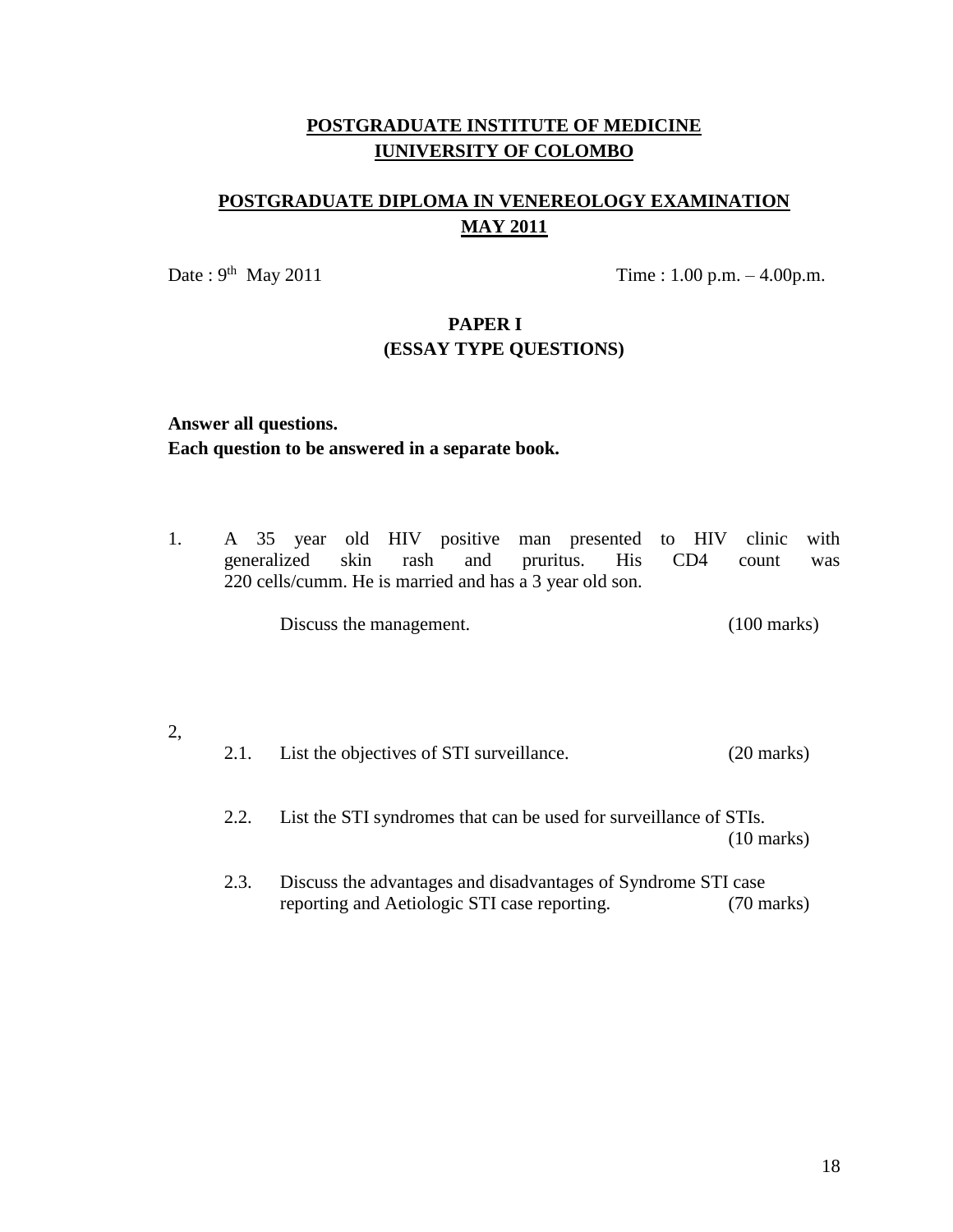- 3. A 22 year old married primigravid woman at a period of gestation of 16 weeks, has been referred to provincial STD clinic by the local area MOH.. According to the referral note, her VDRL was R (128) and TPPA was positive.
	- 3.1. Outline the management of this patient. (60 marks)
	- 3.2. The above information is important for evaluation of the Programme for Elimination of Congenital Syphilis in Sri Lanka. Describe the flow of information, from the MOH Office to relevant authorities, indicating the relevant registers/records/charts. (40 marks)
- 4. A 24 year old married woman presented to STD clinic with complaints of excessive vaginal discharge and vulval itching for last one week.

Discuss the management of this patient. (100 marks)

- 5. It is believe that unsafe sexual practices are commoner among those with low socio-economic status. As a researcher. you plan to carry out a study to assess the prevalence and factors associated with unsafe sexual practices in this population.
	- 5.1. Name the study design that you would choose, giving reasons. (25 marks)
	- 5.2. Describe the precautions that you would take to minimize errors in selecting an appropriate study sample. (40 marks)
	- 5.3. Describe the precautions that you would take to minimize errors in obtaining data in this study sample. (35 marks)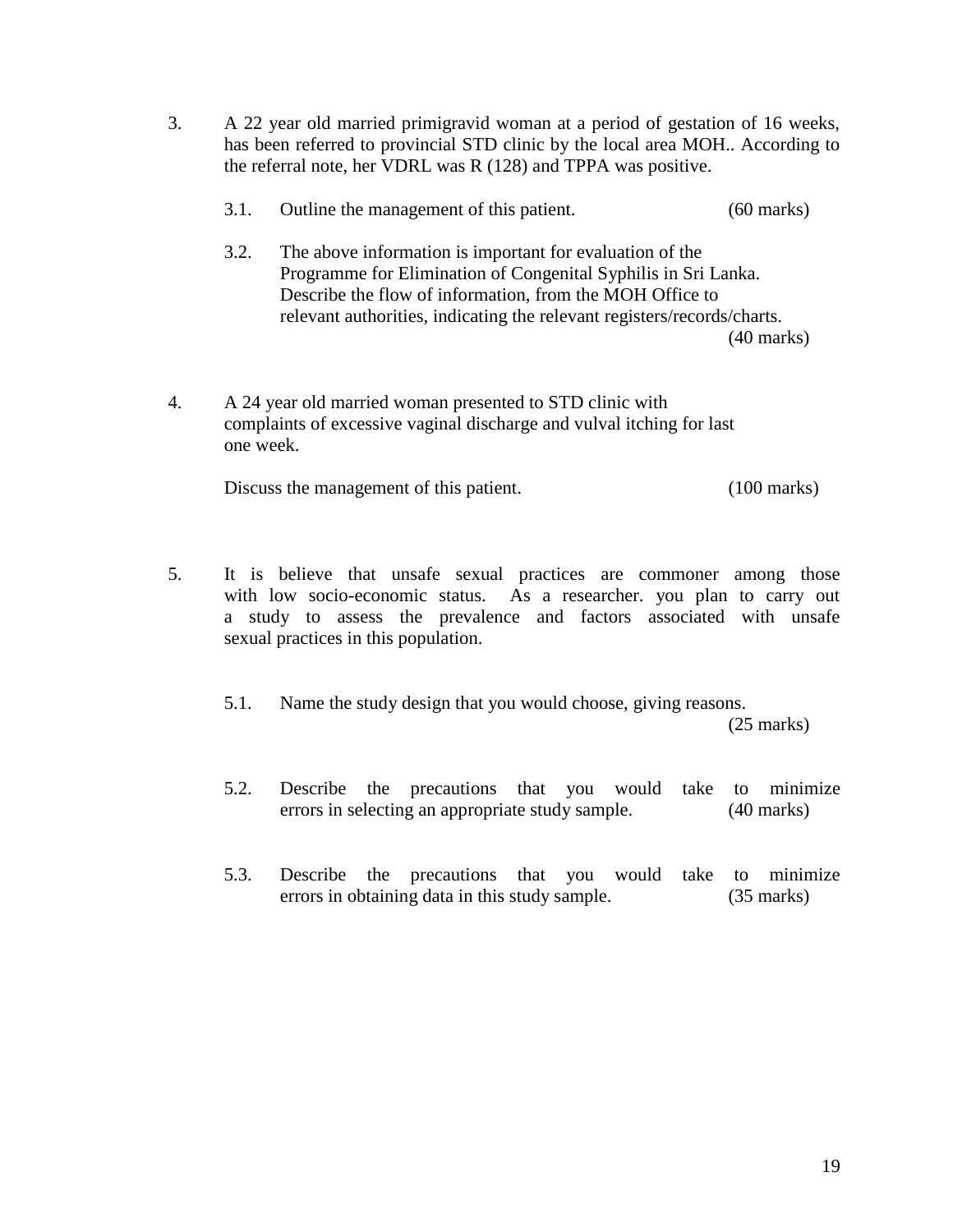# **POSTGRADUATE DIPLOMA IN VENEREOLOGY EXAMINATION JUNE 2012**

Date :  $18^{th}$  June 2012

Time :  $1.00$  p.m.  $-4.00$  p.m.

## **PAPER I (ESSAY TYPE QUESTIONS)**

# **Answer all questions. Each question to be answered in a separate book.**

- 1. A 32-year-old HIV positive married man has been on Tenofovir, Emtricitabine and Efavirenz (TDF + FTC + EFV) for four years. His last CD4 count was 110 cells / µL which was the only investigation carried out during the last 3 months. He has never brought his wife for testing.
	- 1.1. What further investigations would you carry out in this patient ? Give reasons. (40 marks) 1.2. How would you manage this patient ? (40 marks)
	- 1.3. What steps would you take regarding the management of his wife ? (20 marks)
- 2.
- 2.1. Describe the effective HIV prevention strategies available for female sex workers (FSW). (50 marks)
- 2.2. Outline five (05) indicators giving relevant numerators and denominators, that can be used for monitoring of an HIV prevention programme for female sex workers. Briefly explain how these indicators help to monitor this programme. (50 marks)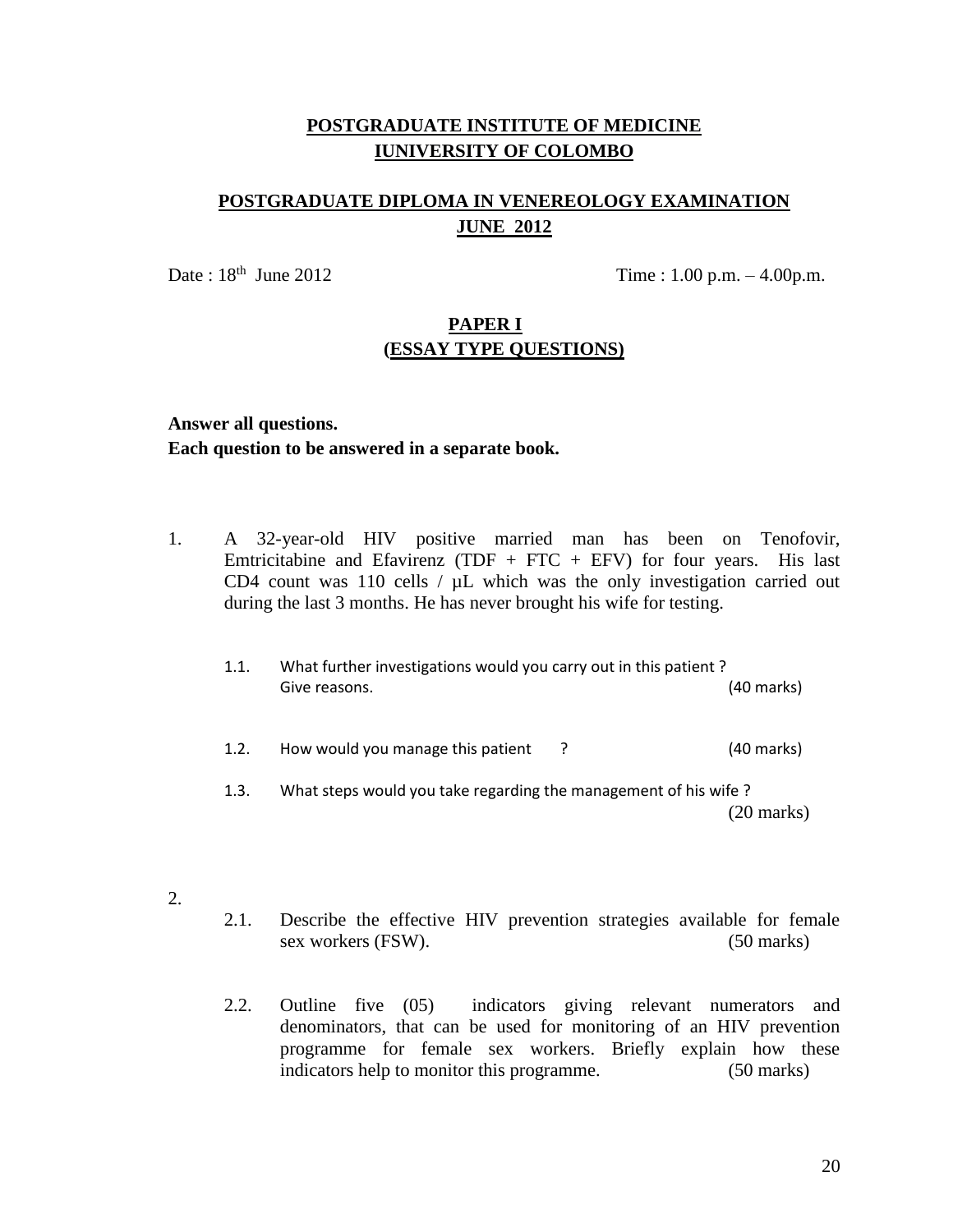3. A 30-year-old married man attended the Central STD clinic, Colombo with history of muco-purulent urethral discharge on and off for the last 3 months. He has had unprotected sexual exposure with a female sex worker 3 weeks prior to the onset of symptoms. He has taken treatment from a general practitioner 2 months back and his symptoms subsided. However; symptoms have recurrent in a few weeks. There were no other associated symptoms.

Other than a scanty urethral discharge, his general and genital examination were normal.

Gram stained urethral smear revealed 10-15 pus cells per high power field.

- 3.1. Discuss the diagnosis and aetiology of this presentation. (30 marks)
- 3.2. Explain the possible reasons for recurrence of symptoms in this patient. (20 marks)
- 3.3. How would you manage this patient ? (50 marks)

- 4. A 28-year-old married woman in her first pregnancy with a period of gestation of 14 weeks was referred by the Medical Officer of Health (MOH) with a history of multiple , painful genital ulcers for the last 4 days . She has had vesicles prior to the onset of ulcers.
	- 4.1. As the medical officer of a provincial STD clinic, discuss how you would manage this patient. (70 marks)
	- 4.2. In your back referral, what advice / information will you give to the MOH in providing antenatal and postnatal care to this mother and baby ? (30 marks)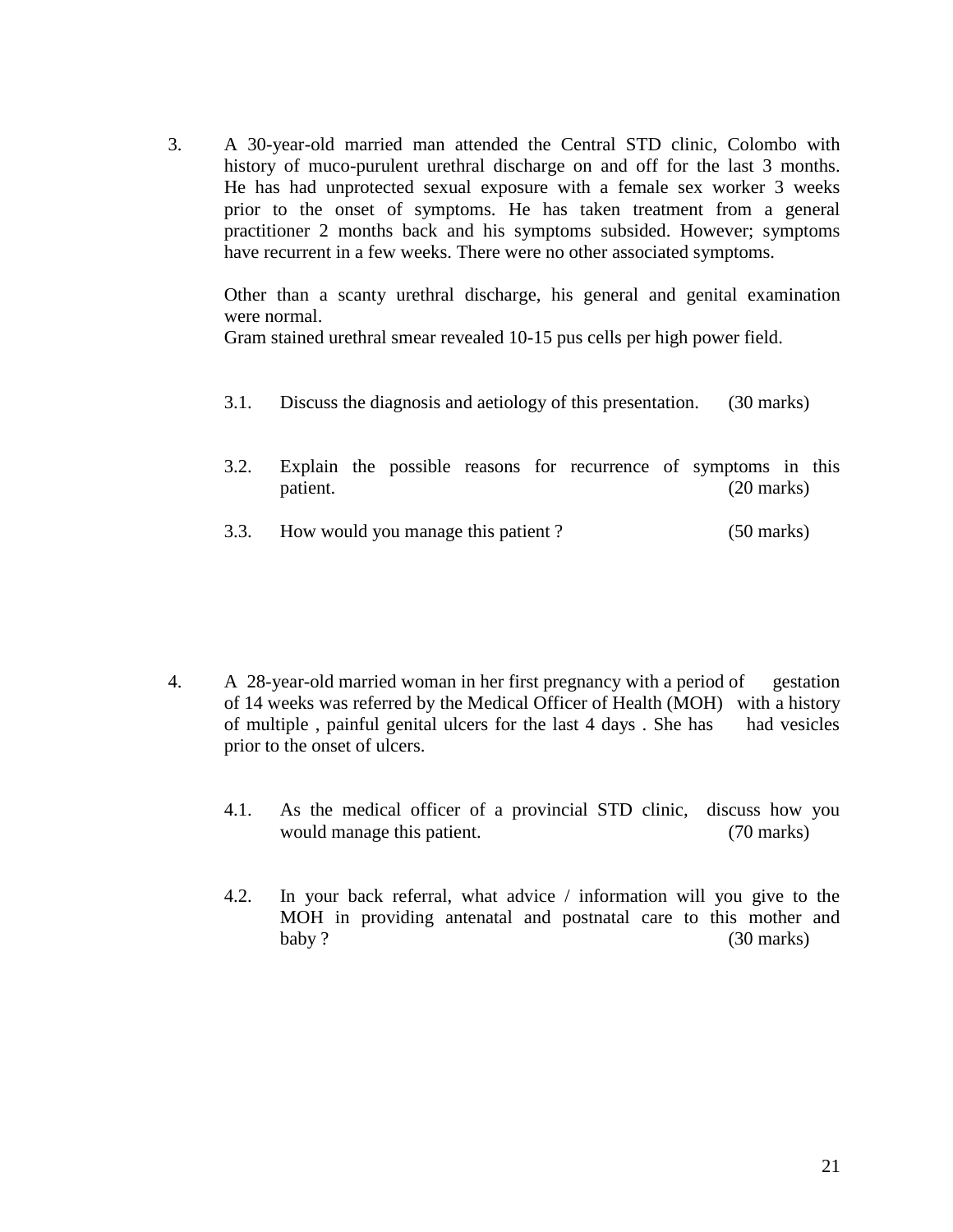- 5. Sociologists suggest that the quality of life (QOL) is poor among patient's suffering from genital warts.
	- 5.1. Name a suitable study design to assess the prevalence of poor quality of life (QOL) among patients with genital warts, giving reasons. (20 marks)
	- 5.2. The following results were obtained in a study. Is there a statistically significant difference between patients with 'poor' QOL and 'good' QOL in relation to their age ? Prove statistically . Give all relevant steps. (50 marks)

|                         | Patient with<br>'poor' QOL | Patient with<br>'good' QOL |
|-------------------------|----------------------------|----------------------------|
| Number of patients      | 100                        | 100                        |
| Mean age                | 24 years                   | 30 years                   |
| Standard deviation (SD) | 5 years                    | 4 years                    |

5.3. Comment on the preventive strategies for HPV infection and related consequences. . (30 marks)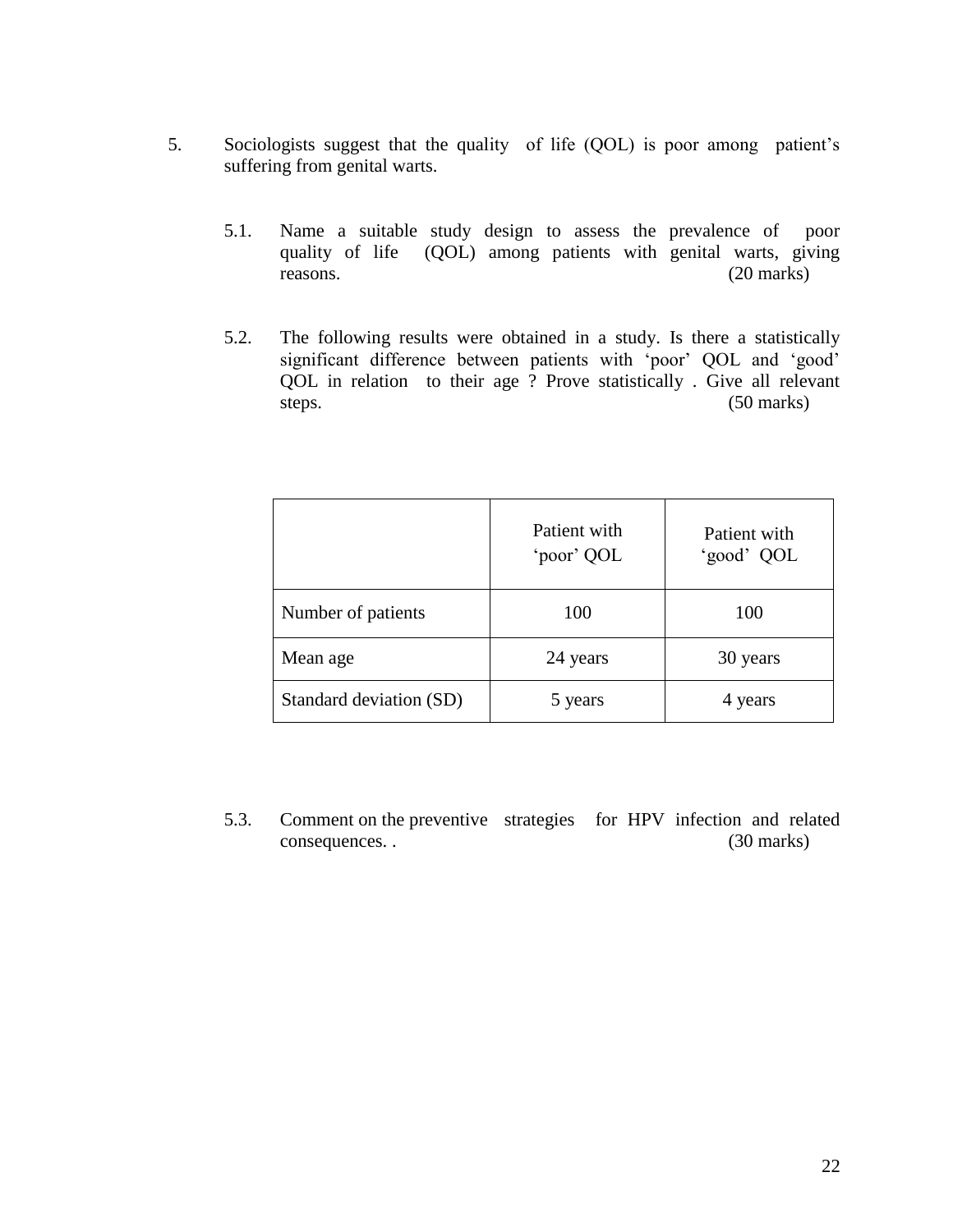# **POSTGRADUATE DIPLOMA IN VENEREOLOGY EXAMINATION JUNE 2013**

Date :  $10^{th}$  June 2013

Time :  $1.00$  p.m.  $-4.00$  p.m.

# **PAPER I (ESSAY TYPE QUESTIONS)**

## **Answer all questions. Each question to be answered in a separate book.**

- 1. A researcher plans to conduct a study to determine the significance of sexually transmitted infections (STI) as a risk factor for first trimester abortions among women.
	- 1.1. Name the most appropriate design for this study. (10 marks)
	- 1.2. State the eligibility criteria of the study population that you would consider in this study. (20 marks)
	- 1.3. Describe the study instruments that you would use in this study, giving reasons. (20 marks)
	- 1.4. Given below are the results obtained by the researcher.

|         | <b>Abortion +</b> | Abortion - |
|---------|-------------------|------------|
| $STI +$ | 25                |            |
| STI-    |                   |            |

Prove statistically whether there is an association between STI and first trimester abortion. (Statistical tables and equations provided.) (50 marks)